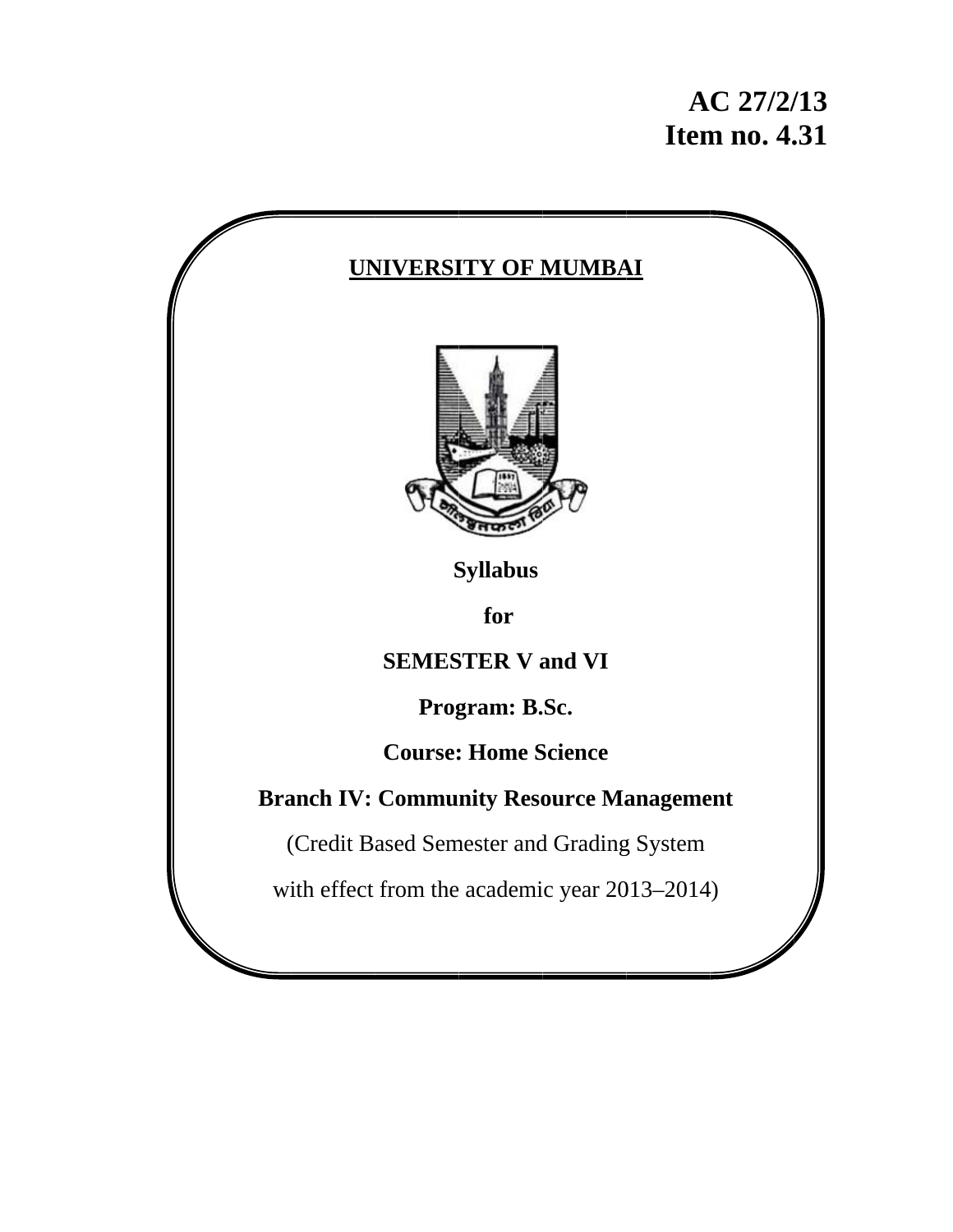### **T.Y. B. Sc. HOME SCIENCE SEMESTER V BRANCH IV: COMMUNITY RESOURCE MANAGEMENT**

| <b>Course Code</b> | <b>Title</b>                                                                  | <b>Internal</b><br><b>Assessment</b><br><b>Marks</b> | <b>Semester End</b><br><b>Examination</b> | <b>Total</b><br>marks | <b>Periods</b><br>/week | <b>Credits</b> |
|--------------------|-------------------------------------------------------------------------------|------------------------------------------------------|-------------------------------------------|-----------------------|-------------------------|----------------|
| USHSIV501          | Part A: Residential<br><b>Interior Design</b>                                 | 40                                                   | 60                                        | 100                   | 3                       | $\mathfrak{2}$ |
| USHSIV502          | Hotel Front Office and<br>Housekeeping Operations                             | 40                                                   | 60                                        | 100                   | 3                       | $\overline{2}$ |
| USHSIV503          | <b>Marketing Management</b><br>and Entrepreneurship                           | 40                                                   | 60                                        | 100                   | 3                       | $\overline{2}$ |
| USHSIV504          | Introduction to<br>Ergonomics                                                 | 40                                                   | 60                                        | 100                   | 3                       | $\overline{2}$ |
| USHSIV505          | Human Resource<br>Management                                                  | 40                                                   | 60                                        | 100                   | 3                       | $\overline{2}$ |
| USHSIV506          | Part A: Household<br>Appliances                                               | 30                                                   | 45                                        | 75                    | 3                       | $\overline{2}$ |
|                    | Part B: Extension<br><b>Education</b> and<br>Communication for<br>Development | 30                                                   | 45                                        | 75                    | 3                       | $\overline{2}$ |
| USHSIVP501         | <b>Community Service</b>                                                      |                                                      | 50                                        | 50                    | $\overline{2}$          | $\overline{2}$ |
| USHSIVP502         | Part A:Residential<br>Interiors/Hotel Front<br>Office and Housekeeping        |                                                      | 50                                        | 50                    | $\overline{c}$          | $\overline{2}$ |
|                    | Part B: Residential<br>Interiors/Hotel Front<br>Office and Housekeeping       |                                                      | 50                                        | 50                    | $\overline{2}$          | $\overline{2}$ |
|                    |                                                                               |                                                      |                                           | 800                   | 27                      | 20             |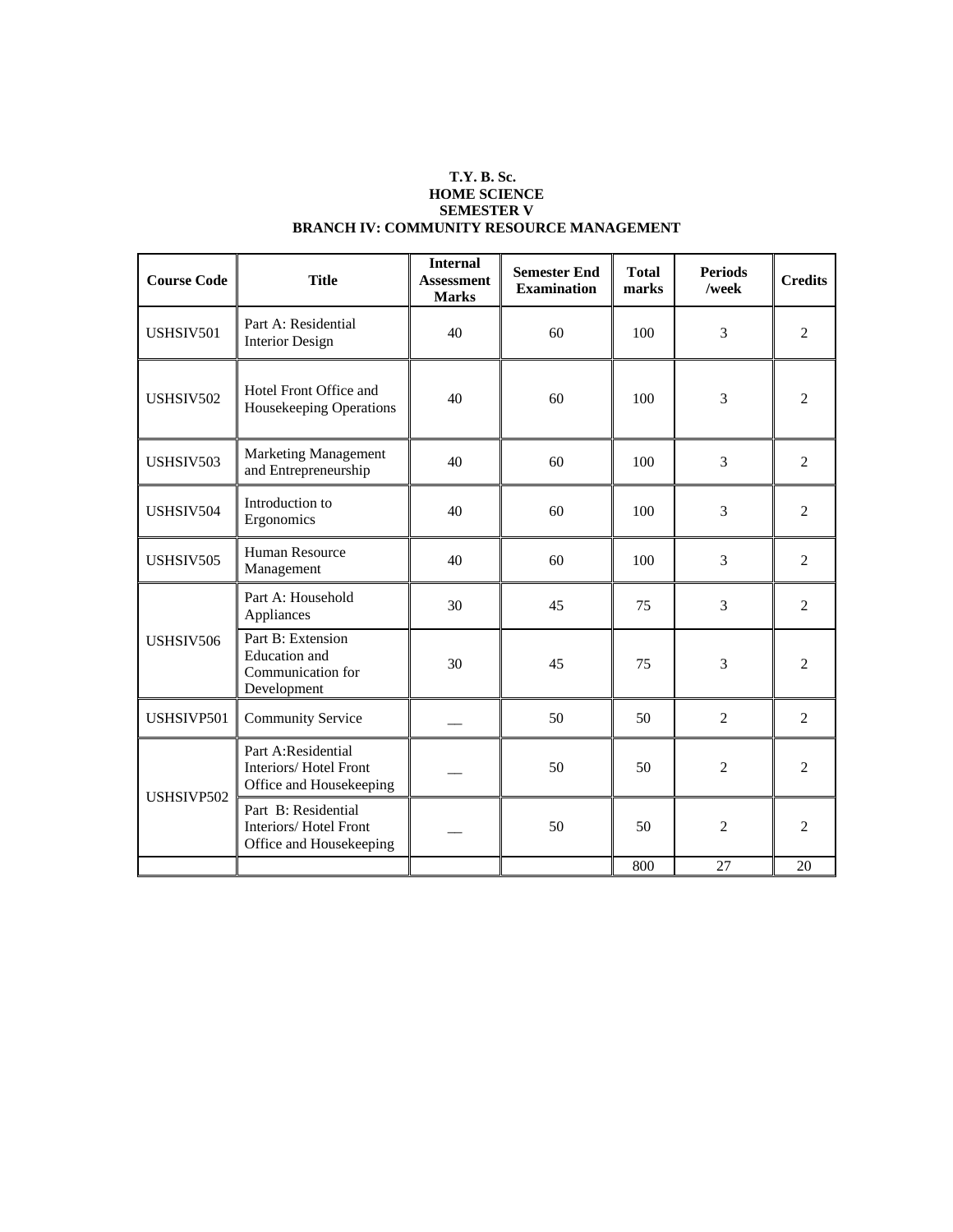| Course Code | Title                              | <b>Periods/Week</b> | <b>Marks</b> | C <b>redits</b> |
|-------------|------------------------------------|---------------------|--------------|-----------------|
| USHSIV501   | <b>Residential Interior Design</b> |                     | 100          |                 |

- To familiarize students to various building materials used in construction.
- To enable students to select appropriate materials for different surfaces
- To get an insight into a variety of furniture, lighting, furnishings suitable for interiors.
- To be aware of the various household services

| <b>Course Content</b> |                                                                                        | <b>Periods</b> |
|-----------------------|----------------------------------------------------------------------------------------|----------------|
| Unit I                | <b>Introduction to Building Construction and Interior Design</b>                       | 15             |
|                       | Definition of a building, Types, Basic components, Requirements of parts of            |                |
|                       | buildingsStructural Design                                                             |                |
|                       | <b>Introduction to Building Materials</b>                                              |                |
|                       | Building Stones, Clay Products, Cement, Concrete, Mortar, Timber, Plywood, Plastics,   |                |
|                       | Glass, Paints, Ferrous and Non - ferrous Metals, Gypsum, Adhesives or Glues            |                |
| Unit II               | <b>Components of a Building</b>                                                        | 15             |
|                       | Walls, Floors, Windows and Ventilators, Doors, Stairs, Roofs, Lintels                  |                |
| <b>Unit III</b>       | A: Basic Principles of Residential Space Planning                                      | 15             |
|                       | Orientation: Sun, Wind and Rain,                                                       |                |
|                       | Aspect, Prospect, Privacy, Grouping, Roominess Flexibility, Circulation, Light and     |                |
|                       | Ventilation ,Furniture Arrangements, Sanitation, Other practical considerations        |                |
|                       | <b>B:</b> Planning of Rooms                                                            |                |
|                       | Space requirements, Furniture needed, Factors influencing Furniture Arrangement, Types |                |
|                       | of Furniture, Ergonomical Considerations, Human space needs, Lighting requirements for |                |
|                       | different activities, Ventilation and Indoor air quality, Noise Control                |                |

**References** 

Allen, P. S. (1985). Beginnings of Interior Environment (5<sup>th</sup>ed). Macmillan Publishing Co. London.

Clifton. C., Moggand Paine M. (1988). The Curtain Book. Reed International books. New York.

Craig. H. T. (1987). Homes with Character. Glencoe Publishing Co. Inc. U.S.A.

Faulkner, S. (1975). Inside Today's Home. CBS College Publishing. New York

Gilliat M. (1986). The Decorating Book. Library of Congress Cataloguing Publications, Great Britain.

Kumar, S. (2008). Building Construction. Standard Publishers and Distributors, Delhi.

Rao, R. andSubrahmanyam, Y. (2007). Planning and Designing of Residential Buildings. Standard Publishers and Distributors. Delhi.

Rao. P. M. (2008). Interior Design – Principles and Practice. Standard Publishers and Distributors, Delhi.

| <b>Course Code</b> | Title                                      | <b>Periods/Week</b> | <b>Marks</b> | Credits |
|--------------------|--------------------------------------------|---------------------|--------------|---------|
| <b>USHSIV502</b>   | <b>Hotel Front Office and Housekeeping</b> |                     | 100          |         |

**Objectives** 

To enable students to:

• understand the managerial aspects of Hotel Housekeeping and Front Office

• describe, analyze and evaluate the roles and functions of Hotel Housekeeping and Front Office

• gain knowledge of personal attitudes, characteristics, and work practices essential in Reception operations

| <b>Course Content</b> |                                                                             | <b>Periods</b> |
|-----------------------|-----------------------------------------------------------------------------|----------------|
| Unit I                | <b>Introduction to Hospitality Industry</b>                                 | 15             |
|                       | Types of Hospitality Business, Relation to Tourism, Hotel, History of       |                |
|                       | Lodging, Types of Guestrooms and Plans, Organizational Structure: Small     |                |
|                       | and Large Hotels, Property Management SystemsPromotion of Products and      |                |
|                       | <b>Services</b>                                                             |                |
|                       | <b>Hotel Front Office</b>                                                   |                |
|                       | Organization, Job Description and Job Specifications, The Guest Cycle       |                |
|                       | Qualities of Front Office and Housekeeping Staff, Role and Responsibilities |                |
|                       | of the staff, Communicating on the Telephone, Telephone and Switchboard     |                |
|                       | equipment                                                                   |                |
|                       | <b>Receiving Reservations</b>                                               |                |
|                       | Role and Responsibilities of the Reservation Staff, Reservation Process,    |                |
|                       | Potential Reservation Problems, Types of Reservations, Reservation Records  |                |
|                       | and Reports                                                                 |                |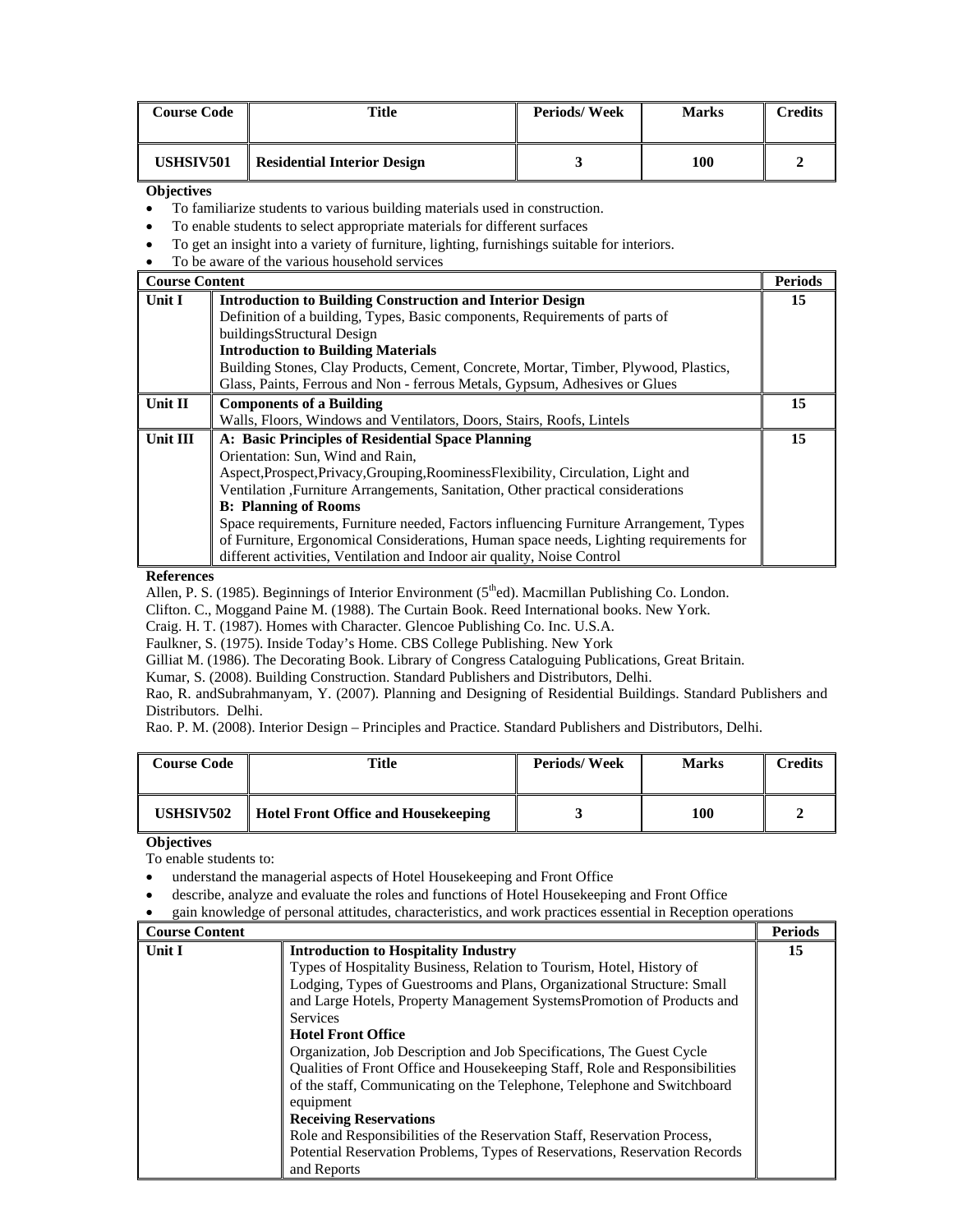| Unit $\Pi$ | <b>Reception</b>                                                                  | 15 |
|------------|-----------------------------------------------------------------------------------|----|
|            | Role and Responsibilities of the staff at Reception                               |    |
|            | <b>Check – In:</b> Guest Arrival and Check – In, Registration, Other Reception    |    |
|            | <b>Duties and Services</b>                                                        |    |
|            | <b>Check – Out:</b> Guest Departure and Check-Out, Preparing Records and          |    |
|            | Reports                                                                           |    |
|            | <b>Providing Porter Services:</b> Role and Responsibilities of a Porter, Handling |    |
|            | Guest Arrivals and Departures, The Role of the Porter in Security                 |    |
|            | Lobby: Job Description: Bell Boy and Bell Captain, Control of Bell Boys,          |    |
|            | Procedures for: Left Luggage, Scanty Baggage, Wake - up Call, Processing          |    |
|            | Housekeeping Discrepancies, Other Duties of Lobby Staff.                          |    |
| Unit III   | <b>Financial Transactions</b>                                                     | 15 |
|            | Guest Accounting System, Types of Accounts, Accounting cycle                      |    |
|            | <b>Credit and Credit Procedures</b>                                               |    |
|            | Definition, Objectives of Credit Control, Credit Control measures during:         |    |
|            | Arrival, Occupancy, Departure and Post-departure                                  |    |
|            | Safeguards adopted by Hotels, Legal Action that maybe taken against               |    |
|            | <b>Defaulters</b>                                                                 |    |
|            | <b>Night Audit:</b> Role and Responsibilities of the Night Auditor, The Audit     |    |
|            | Process, Procedures to ensure Accuracy and Security of Financial Systems          |    |
|            | <b>Cashier:</b> Role and Responsibilities of the Cashier                          |    |

Agarwal. A. andAgarwal. M. (2000). Careers in Hotel Management. Vision Books Pvt. Ltd, New Delhi.

Alan. T. S. andWortman. J. F. (2006). Hotel and Lodging Management – An Introduction. John Wiley and Sons. New Jersey.

Andrews. S. (1982). Hotel Front Office – Training manual. Tata McGraw Hill Publishing Co. Ltd. New Delhi. Andrews. S. (2003). Hotel Housekeeping – Training manual. Tata McGraw Hill Publishing Co. Ltd. New Delhi. Branson J. and Lennox M. (1992). Hotel, Hostel and Hospital Housekeeping. Hodderand Stoughton Educational Press, Great Britain.

Brown G. andHepner. K. (1996). The Waiter's Handbook. Hospitality Press Pty Ltd, Australia

Casado. M. A. (2000). Housekeeping Management. John Wiley. New York.

Ford. R. C. and Heaton. C. P. (2000). Managing the Guest Experience in Hospitality. Delmar Thomson Learning. New York.

Hurst. R. (1983). Housekeeping Management for Hotels and Residential Establishments. Heinemann, London. O' Shannessy. V andHaby. S. Richmond (2001). Accommodation Services. Prentice Hall, Australia

Raghubalan. G. andRaghubalan. S. (2007). Hotel Housekeeping Operations and Management. Oxford University Press. New Delhi

Walker. J. R. (2005). Introduction to Hospitality Management. Pearson Education Pvt. Ltd, Delhi.

| <b>Course Code</b> | Title                                            | Periods/<br>week | <b>Marks</b> | <b>Credits</b> |
|--------------------|--------------------------------------------------|------------------|--------------|----------------|
| <b>USHSIV503</b>   | <b>Marketing Management and Entrepreneurship</b> |                  | 100          |                |

**Objectives** 

- To understand different marketing functions and systematic distribution system.
- To develop the analytical skills of students and enable them to use marketing strategies in a competitive environment.
- To acquire knowledge and skills for entrepreneurship.

| <b>Course Content</b> |                                                                                   | <b>Periods</b> |
|-----------------------|-----------------------------------------------------------------------------------|----------------|
| <b>Unit I</b>         | <b>Overview of Marketing</b>                                                      | 15             |
|                       | Meaning, Features, Marketing functions, Concepts of Marketing, Marketing          |                |
|                       | Environment – Definition, Factors influencing Marketing Plan – Internal and       |                |
|                       | External, Present Marketing Environment in India.                                 |                |
|                       | <b>Marketing Structures</b>                                                       |                |
|                       | Definition, Features of Marketing Mix, Marketing Strategies, Need and Types of    |                |
|                       | Marketing Structures, Channels of Distribution: Types, Factors to be considered   |                |
| Unit II               | <b>Market Segmentation, Targeting and Positioning</b>                             | 15             |
|                       | Definition, Need, Factors influencing Market Segmentation, Basis of Market        |                |
|                       | Segmentation, Features of good Market Segmentation, Market Segmentation           |                |
|                       | <b>Strategies</b>                                                                 |                |
|                       | <b>New Product Development</b>                                                    |                |
|                       | Stages in the process, Promotion Mix, Product Life Cycle and Marketing Strategies |                |
|                       | <b>Product Failure</b>                                                            |                |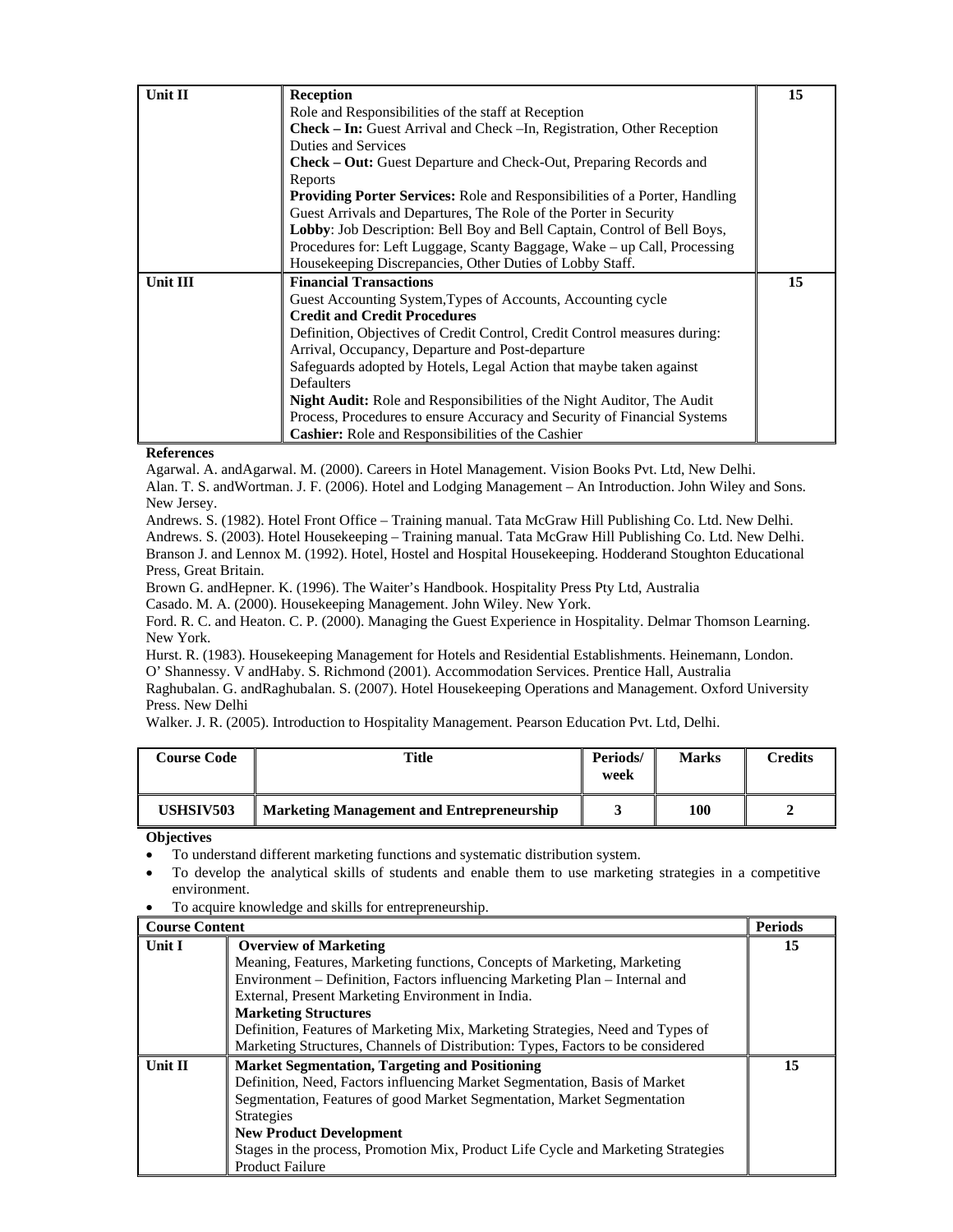| Unit III | <b>Concept of Costs</b>                                                       |  |
|----------|-------------------------------------------------------------------------------|--|
|          | Fixed and Variable cost, Marginal Cost, Break-Even Analysis, Opportunity Cost |  |
|          | <b>Governmental Control</b>                                                   |  |
|          | Pricing                                                                       |  |
|          | Definition and Importance, Types of Pricing, Factors affecting Pricing        |  |

Amarchand. D. (1979). Introduction to Marketing, Vikas Publishing House. New Delhi.

Bhatia. R.C. (2003). Marketing, Communication and Advertising Galgotia Publishing Co. New Delhi.

Green. C. (2004). Entrepreneurship Ideas in Action. South Western Educational Publishing Pvt. Australia.

Kale. N.G. (1998). Principles and Practice of Marketing. VipulPrakashan, Mumbai.

Kale. N.G. and Ahmed. M. (1997). Marketing Management 3<sup>rd</sup> ed. VipulPrakashan. Mumbai.

Kale. N.G. (1998). Fundamentals of Marketing and Finance. ManishaPrakashan, Mumbai.

Kotler. P. (1980). Marketing Management-Analysis, Planning, Implementation and Control. Prentice Hall of India Pvt. Ltd. New Delhi.

Murthy, B. N. (1989). Entrepreneurship in Small Towns Mittal Publications. Delhi.

Stern. L.W. (1996). Marketing Channels. Prentice Hall of India Pvt. Ltd. New Delhi.

Swarajyalakshmi. (1998). Development of Women Entrepreneurship in India. Problems and Prospects. Discovering Publishing House. New Delhi.

| Course Code      | Title                             | Periods/<br>week | <b>Marks</b> | <b>Credits</b> |
|------------------|-----------------------------------|------------------|--------------|----------------|
| <b>USHSIV504</b> | <b>Introduction to Ergonomics</b> |                  | 100          |                |

#### **Objectives**

• To introduce students to the concept and essential components of Ergonomics.

• To provide students with ergonomic applications in home, office and industry.

| <b>Course Content</b> |                                                                                    | <b>Periods</b> |
|-----------------------|------------------------------------------------------------------------------------|----------------|
| Unit I                | <b>Introduction</b>                                                                | 15             |
|                       | Definition, Historical Perspective, Scope of Ergonomics, Need and Importance       |                |
|                       | <b>Man – Machine – Environment System</b>                                          |                |
|                       | <b>Interdisciplinary Approach</b>                                                  |                |
|                       | Anatomy, Psychology, Physiology                                                    |                |
|                       | <b>Time and Motion Studies</b>                                                     |                |
| Unit II               | <b>Anthropometrics</b>                                                             | 15             |
|                       | Definition, Terminology Used, Body Dimensions: Definitions and Applications,       |                |
|                       | Types, Principles and Practice of Anthropometrics                                  |                |
|                       | <b>Anthropometric Data: Applications</b>                                           |                |
|                       | <b>Work Space Design</b>                                                           |                |
|                       | Working Heights, Clearance, Work Zones: Convenient and Maximum Reach,              |                |
|                       | <b>Neck and Head Postures</b>                                                      |                |
| <b>Unit III</b>       | <b>Posture and Workload</b>                                                        | 15             |
|                       | Definition, Anatomy of the Body, Types of Postures: Standing, Sitting, Hand and    |                |
|                       | Arm Postures, Guidelines of Good Posture                                           |                |
|                       | <b>Biomechanics</b>                                                                |                |
|                       | <b>Fatigue</b>                                                                     |                |
|                       | Definition, Types of fatigue: Physiological fatigue, Psychological fatigue, Effect |                |
|                       | on Performance, Assessment of Fatigue, Work Design to avoid Fatigue                |                |

**References** 

Bridger. R.S. (2003). Introduction to Ergonomics. Taylor and Francis Ltd. Great Britain.

Chauhan. M. K. (2002). Ergonomics Practical Manual. SVT College of Home Science, Mumbai.

Dalela S. andSaurabh. (1987). Textbook of Work Study and Ergonomics. (4th ed). Standard Publishers. Delhi.

Gandotia. V., Oberoi K. and Sharma. P. (2005). Essentials of Ergonomics, Dominant Publishers and Distributors. New Delhi.

Kong. S. and Johnson. S. (2000). Work Design: Industrial Ergonomics, Holcomb Hathway. Arizona.

Kroemer. K.H.E andGrandjean E. (1997). Fitting the Task to the Human: A Textbook of occupational Ergonomics Taylor and Francis Ltd. London.

Pheasant. S. (1996). Bodyspace: Anthropometry, Ergonomics and the Design of Work (2<sup>nd</sup> ed.). Taylor and Francis Ltd. London.

Stanton. N., Hedge. A., Brookhirs K. and Sales. E. (2005). Handbook of Human Factors and Ergonomics, CRC Press. Florida.

WeerdmasterDul Jam. B. (2001). Ergonomics for Beginners: A Quick Reference Guide. Taylor and Francis Ltd. London

Wilson J. R. and Corbett E. N. (1995). Evaluation of Human Task: A Practical Ergonomics Methodology. (2<sup>nd</sup> ed.) Taylor and Francis (Ltd). London.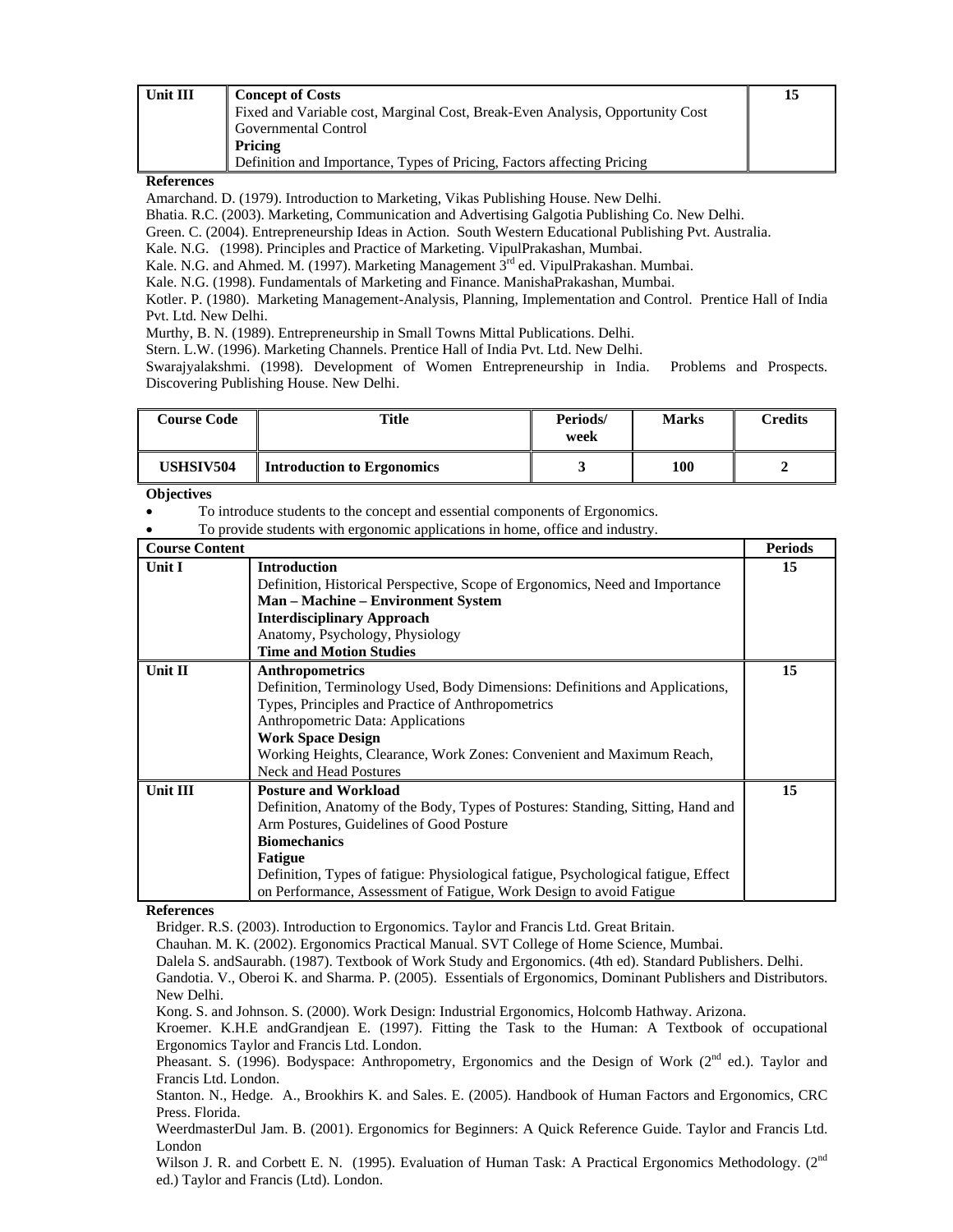| <b>Course Code</b> | Title                            | Periods/<br>week | <b>Marks</b> | Credits |
|--------------------|----------------------------------|------------------|--------------|---------|
| <b>USHSIV505</b>   | <b>Human Resource Management</b> |                  | 100          |         |

To provide the students with an:

- overview of the basic concepts of Human Resource Management and its dimensions.
- awareness of the relevance of HRM in an Organization.
- exposure to case studies in HRM practice.

| <b>Course content</b> |                                                                              | <b>Periods</b> |
|-----------------------|------------------------------------------------------------------------------|----------------|
| Unit I                | <b>Introduction to Human Resource Management</b>                             | 15             |
|                       | Concept, Features, Objectives, Terminology used, Importance and              |                |
|                       | Limitations, Principles of HRM, Activities of HRM, Role of HR Manager,       |                |
|                       | Difference between Personal Management and HRM.                              |                |
|                       | <b>Human Resource Planning</b>                                               |                |
|                       | Meaning, Objectives, Advantages, and Limitations, Steps in the planning      |                |
|                       | Process, Job analysis: Concept, Job description and Job Specification, Job   |                |
|                       | Design: Concept, Factors affecting Job Design, Techniques of Job Design, Job |                |
|                       | Evaluation: Concept, Purpose, Importance and Methods of Job Evaluation.      |                |
| Unit II               | <b>Staffing</b>                                                              | 15             |
|                       | Recruitment and Selection: Meaning, Sources of Recruitment, Steps in         |                |
|                       | Selection Procedure, Induction/Orientation: Purpose, contents of the         |                |
|                       | Orientation programme, Advantages of Induction.                              |                |
|                       | <b>Performance Appraisal</b>                                                 |                |
|                       | Meaning, Purpose, Need, Merits and De-Merits, Methods, Limitations of        |                |
|                       | performance Appraisal Techniques, Suggestions for raising the effectiveness  |                |
|                       | of Appraisal Programmes, Post Appraisal Interview.                           |                |
| Unit III              | <b>Training and Development</b>                                              | 15             |
|                       | Meaning, Need, Objectives, Types, Advantages of training, Method of          |                |
|                       | training, Principles of training, Steps in the training process, Evaluation  |                |
|                       | Importance of Development, Method of Development                             |                |

## **References**

**Objectives** 

Certo, S.C. (2003). Modern Management. Pearson Education (Singapore) PTE, Ltd. Delhi.

Kale, N.G., Latif, S.A. andMehtab, A. (1998) Management and Human Resource Development. ManishaPrakashan. Mumbai.

Kalyani, A.V., Iyer, S.N. andParanjape, V.D. (2001). Management and Human Resource Development. 4th ed. Himalaya Publishing House. Mumbai

Mathis, R.L. and Jackson, J.H. (2003) Human Resource Management 10th ed. Thomson/Southwestern. Australia. Rao, P.S. (1999) Essentials of Human Resource Management and Industrial Relations (Text, Cases and Games). 2nd ed. Himalaya Publishing House. Mumbai.

Satya, R.R. and Parthasathy, A. (2000).Management: Text and Cases. Prentice Hall of India Pvt. Ltd. New Delhi.

| Course<br>Code | Title                                                                          | Periods/<br>week |    | Marks   Credits |
|----------------|--------------------------------------------------------------------------------|------------------|----|-----------------|
| USHSIV506      | <b>Part A: Household Appliances</b>                                            |                  | 75 |                 |
|                | <b>Part B: Extension Education and Communication for</b><br><b>Development</b> |                  | 75 |                 |

#### **Part A: Household Appliances**

- To enable students to select and effectively use equipment.
- create an awareness of the working principles, construction, cost and care of various equipments available in the market.

| Course content |                                                                                  | <b>Periods</b> |
|----------------|----------------------------------------------------------------------------------|----------------|
| Unit I         | <b>Introduction</b>                                                              | 15             |
|                | Classification of Equipment, Selection of equipment, Basic Facts of Electricity, |                |
|                | Heating Elements and Thermostats, Motors, Cords and Plugs                        |                |
|                | Fuels                                                                            |                |
|                | Conventional Fuels, Non-conventional Fuels, Environmental Impact of the use of   |                |
|                | various Fuels, Cost-effectiveness of Fuels                                       |                |
| Unit II        | <b>Materials</b>                                                                 | 15             |
|                | Base Materials, Finishing Materials, Insulating Materials                        |                |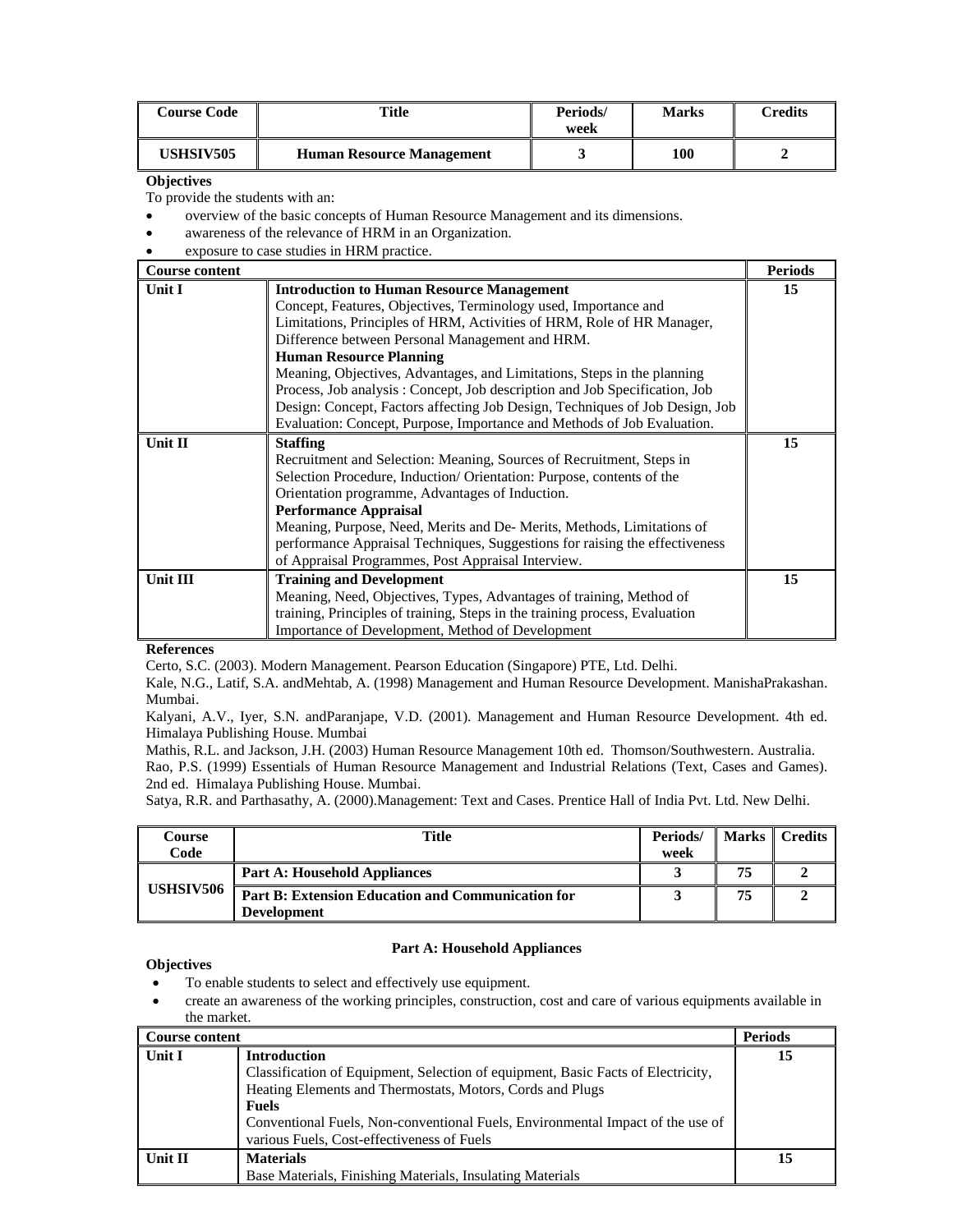|          | <b>Utensils</b><br>Methods of Forming - Casting, Spinning, Drawing, Stamping; Methods of<br>Assembling - Riveting, Soldering, Welding, Braizing; Surface Cooking Utensils; |  |
|----------|----------------------------------------------------------------------------------------------------------------------------------------------------------------------------|--|
|          | Ovenware; Hand Tools: Knives, Peeler, Graters and Beaters                                                                                                                  |  |
| Unit III | <b>Fuel efficient Appliances</b>                                                                                                                                           |  |
|          | Kerosene stoves, Solar water Heaters, Solar cookers                                                                                                                        |  |
|          | <b>Small Kitchen Appliances</b>                                                                                                                                            |  |
|          | Pressure Cooker, Mixers and Grinders, Electric Kettle, Coffee Maker and Coffee                                                                                             |  |
|          | Percolator, Electric Toaster, Deep Fryers, Induction cook top                                                                                                              |  |
|          | Waste Disposal unit                                                                                                                                                        |  |

Inman E. F. (1966). Equipment in the Home. Harper and Row Publishers, New York.

Payne J andTheis M. (2005). Introduction to Food Service. (10th ed). Pearson Education, Inc. New Jersey.

Peet. L. J. (1970). Household Equipment ( $6<sup>th</sup>$  ed.) John Wiley and Sons. New York.

Peet L. J. and Thye. L. S. (1957). Household Equipment. (4<sup>th</sup> ed.) John Wiley and Sons. New York.

Sethi M.andMalhan S. (1993) Catering Management- An Integrated Approach. Wiley Eastern Limited. New Delhi. Verghese .B.(1999). Professional Food and Beverage Service Management.Macmillan India Ltd. Bangalore. Zante. V. and Helen. J. (1964). Household Equipment. Prentice Hall. New York.

### **Part B: Extension Education and Communication for Development**

### **Objectives**

- To orient students to the need for Extension Education
- To facilitate the development of knowledge and skills in the preparation and use of various aids used in extension education.
- To enable students to understand how to plan for and implement a Community Development Programme.

| <b>Course content</b> |                                                                                       | <b>Periods</b> |
|-----------------------|---------------------------------------------------------------------------------------|----------------|
| <b>Unit I</b>         | <b>Communication Approaches and Extension Work</b>                                    | 15             |
|                       | Communication and Extension Approaches and Methods, Motivating the Audience,          |                |
|                       | Selection of Teaching Tools                                                           |                |
|                       | <b>Extension Methods</b>                                                              |                |
|                       | Direct Contact, Demonstration, Puppetry, Drama, Role Plays and Street Plays, Talks:   |                |
|                       | Meetings and Conferences, Group Discussions and Focus Group Discussions, Tours,       |                |
|                       | Campaigns, Rural Camps, Exhibitions                                                   |                |
| <b>Unit II</b>        | <b>Non Projected Visual Aids</b>                                                      | 15             |
|                       | Posters, Diagrams: Charts and Graphs, Flip Charts, Flash Cards, Felt Boards and       |                |
|                       | Flannel Graphs, Chalk Boards, Bulletin Boards                                         |                |
| Unit III              | <b>Projected Aids</b>                                                                 | 15             |
|                       | Projectors, Use of Computers, VCD, DVD and other Electronic Media, Audio Aids,        |                |
|                       | Communication through the Written Word: Writing for Newspapers, Feature Stories,      |                |
|                       | Leaflets, Pamphlets, Bulletins and Circulars, Writing for a Radio Talk and Television |                |
|                       | Programme                                                                             |                |

**References** 

Chadha, P.C. andMoquemuddin, M. (1979). Audio – Visual Education (Art and Teaching Aids). Prakash Brothers. Ludhiana

Dahama, O.P. andBhatnagar, O.P. (1980). Education and Communication for Development. 2nd ed. Oxford and IBH Publishing Co. Pvt. Ltd. New Delhi.

NIPCCD, (2002) Nutrition and Health Education Source Book. New Delhi

Shah, A. and Joshi, U. (1992). Puppetry and Folk Dramas for Non-formal Education. Sterling Publishers Pvt. Ltd. New Delhi.

Supe, S.V. (1983). An Introduction to Extension Education. Oxford and IBH Publishing Co. Pvt. Ltd. New Delhi. Waghmare S. andWaghmare V. (1989) Teaching Extension Education, 2nd ed. Metropolitan. New Delhi.

| <b>Course Code</b> | Title                    | Periods/week | Marks | $T$ redits |
|--------------------|--------------------------|--------------|-------|------------|
| <b>USHSIVP501</b>  | <b>Community Service</b> |              | 50    |            |
|                    |                          |              |       |            |

**Objectives** 

To provide students with:

• an exposure to different community settings and enable students to render service in these settings using various aids.

basic skills in the preparation and use of audiovisual aids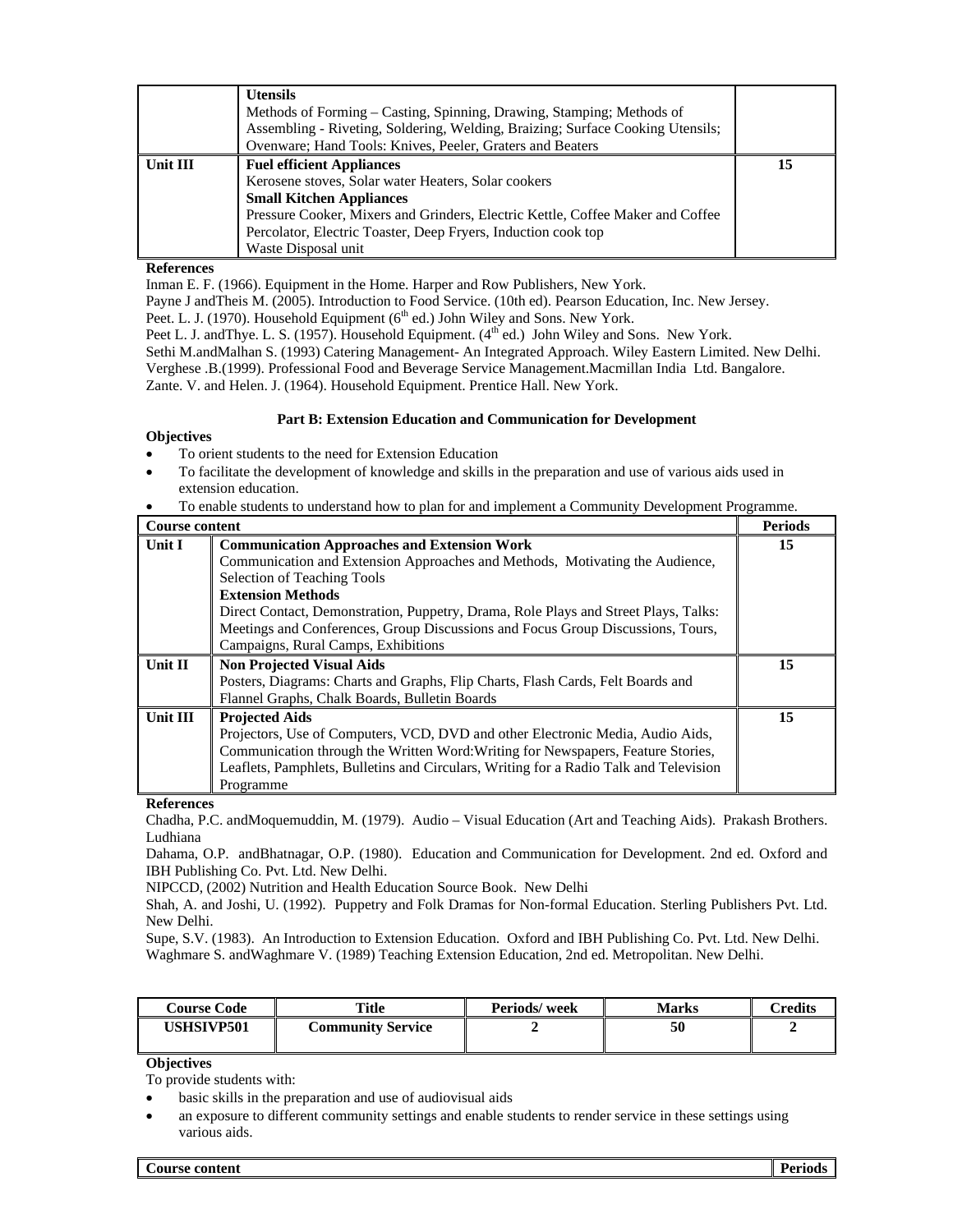| Unit I  | <b>Visual Aids</b><br>Importance in Community Service Programmes, Principles, Preparation, Use of Aids such as<br>Posters, Charts, Flash Cards, Leaflets, etc. Bulletin Board: Effective use of Bulletin Boards.<br>Use of the Bulletin Board in bringing about awareness of community related issues among<br>college students,<br>Use of the Computer in the preparation of A.V. aids. | 15 |
|---------|------------------------------------------------------------------------------------------------------------------------------------------------------------------------------------------------------------------------------------------------------------------------------------------------------------------------------------------------------------------------------------------|----|
| Unit II | <b>Street Plays and Puppet Shows</b><br>Importance, Principles and Preparation of different types of puppets, Writing of simple<br>Scripts<br><b>Seminar</b><br>Skills required for effective Seminar Presentations, Classroom presentation of a paper on<br>topics of general interest focusing on developing the communication and presentation skills<br>of the students.             | 15 |

Chadha, P.C. andMoquemuddin, M. (1979). Audio – Visual Education (Art and Teaching Aids). Prakash Brothers. Ludhiana

Dahama, O.P. andBhatnagar, O.P. (1980). Education and Communication for Development. 2nd ed. Oxford and IBH Publishing Co. Pvt. Ltd. New Delhi.

NIPCCD, (2002) Nutrition and Health Education Source Book. New Delhi.

Shah, A. and Joshi, U. (1992). Puppetry and Folk Dramas for Non-formal Education. Sterling Publishers Pvt. Ltd. New Delhi.

Supe, S.V. (1983). An Introduction to Extension Education. Oxford and IBH Publishing Co. Pvt. Ltd. New Delhi. Waghmare S. andWaghmare V. (1989) Teaching Extension Education, 2nd ed. Metropolitan. New Delhi

| <b>Course Code</b> | <b>Title</b>                                                                        | Periods/<br>week | <b>Marks</b> | <b>Credits</b> |
|--------------------|-------------------------------------------------------------------------------------|------------------|--------------|----------------|
| USHSIVP502         | <b>Part A: Residential Interiors/ Hotel Front</b><br><b>Office and Housekeeping</b> | 2                | 50           |                |
|                    | <b>Part B: Residential Interiors/Hotel Front</b><br><b>Office and Housekeeping</b>  | 2                | 50           |                |

# **Part A: Residential Interiors (Elective)**

# **Objectives**

- To gain insight into the types of furniture, lighting and furnishings for interiors
- To enable selection of appropriate materials for different surfaces
- To impart skills in drawing ergonomically-fit interior schemes for residential buildings
- To gain experience in scale drawing and presentation techniques.

| Course Content |                                                                                                                                                                                                                                                                       | <b>Periods</b> |
|----------------|-----------------------------------------------------------------------------------------------------------------------------------------------------------------------------------------------------------------------------------------------------------------------|----------------|
| Unit I         | <b>Introduction</b><br>Materials used, Lettering, Scales, Symbols used in building drawings,<br>Study of building Blue Prints: Plan, Elevation, Sections, Key, Legend, Title Block,<br>Scale, Site Orientation and Detailed Drawing<br><b>Figures and Projections</b> |                |
| Unit II        | Orthographic Projections, One-point Perspective of simple geometrical forms<br><b>Working Details</b><br>Doors, Jamb, Windows, Ventilators                                                                                                                            |                |

# **References**

Allen. P. S. (1985). Beginnings of Interior Environment (5<sup>th</sup> Ed), Macmillan Publishing Co. London.

Cliffton C., Moggand Paine. M. (1988). The Curtain Book Reed International Books. New York.

Gilliat M. (1986). The Decorating Book. Library of Congress Cataloguing Publications, Great Britain.

Kumar. S. (2008). Building Construction. Standard Publishers and Distributors, Delhi.

Rao. P. M. (2008). Interior Design – Principles and Practice. Standard Publishers and Distributors. Delhi.

Rao R. andSubrahmanyam Y. (2007). Planning and Designing of Residential Buildings. Standard Publishers and Distributors. Delhi.

Magazines: Inside Outside, Society Interiors, Design and Interiors, Architecture and Design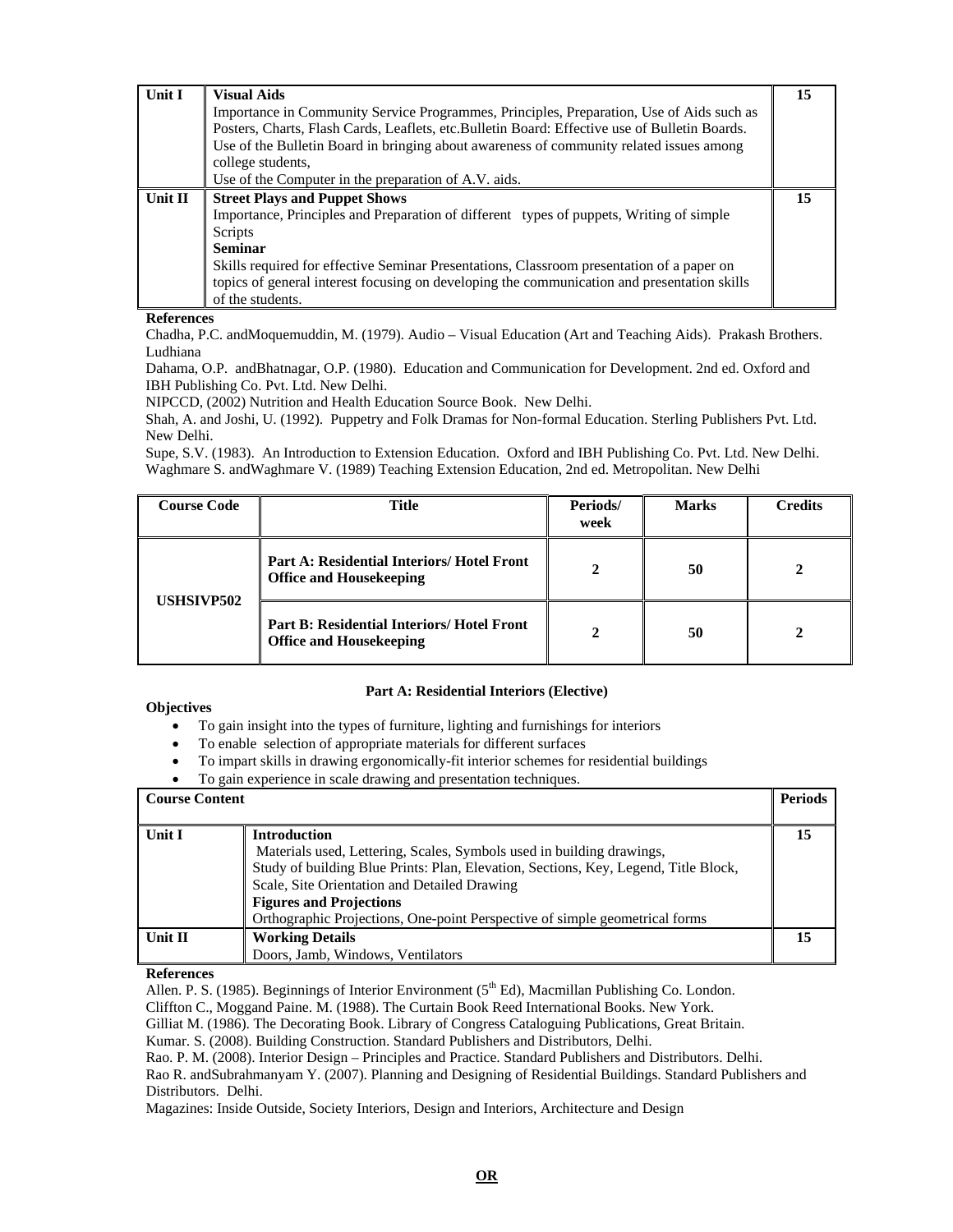### **Part A: Hotel Front Office and Housekeeping Operations (Elective)**

# **Objectives**

To enable students to:

- To train students to manage the functions carried out in the Housekeeping and Front Office departments of an Institution.
- To prepare students for Front Office and Housekeeping jobs in institutions like Hotels, Hostels, Hospitals, Offices, etc.

| Course Content |                                                                                           | <b>Periods</b> |
|----------------|-------------------------------------------------------------------------------------------|----------------|
| Unit I         | Grooming and Etiquette required of Front Office staff                                     |                |
|                | General rules to be followed by employees on Guest in the Lobby and Reception areas       |                |
|                | Visit to the Housekeeping and Front Office departments of a hotel / hospital to study the |                |
|                | layout of the department, organizational structure and functions.                         |                |
| Unit II        | Preparation of a Staffing guide                                                           |                |

#### **References**

Agarwal A. andAgarwal M, (2000). Careers in Hotel Management. Vision Books Pvt Ltd, New Delhi

Andrews, S. (1982). Hotel Front Office – Training Manual. Tata McGraw Hill Publishing Co. Ltd., New Delhi. Andrews S. (2003). Hotel Housekeeping – Training Manual. Tata McGraw Hill Publishing Co. Ltd., New Delhi.

Brown G.andHepner, K.. The Waiter's Handbook. Hospitality Press Pty Ltd, Australia

Ford, R.C. and Heaton, C. P, (2000). Managing the Guest Experience in Hospitality. Delmar Thomson Learning, New York.

Lockwood A. (1996). Quality Management in Hospitality: Best Practice in Action. Cassell Publishing House, London.

O' Shannessy, V., Haby, S. and Richmond,P. (2001). Accommodation Services. Prentice Hall, Australia

Raghubalan G. andRaghubalan S. (2007). Hotel Housekeeping Operations and Management. Oxford University Press, New Delhi

Van Der Wagen, L. (2006). Professional Hospitality Core Competencies. Hospitality Press Pvt Ltd, Australia

#### **Part B: Residential Interiors (Elective)**

#### **Objectives**

- To gain insight into the types of furniture, lighting and furnishings for interiors
- To enable selection of appropriate materials for different surfaces
- To impart skills in drawing ergonomically-fit interior schemes for residential buildings
- To gain experience in scale drawing and presentation techniques.

# **Course Content Periods**

| Unit III | <b>Interior Presentation</b>                 |  |
|----------|----------------------------------------------|--|
|          | Plan, Elevations, Sections, Perspectives     |  |
| Unit IV  | Evolving simple house plans for a small area |  |
|          | Plan, 4 Sectional elevations                 |  |

#### **References**

Allen. P. S. (1985). Beginnings of Interior Environment  $(5<sup>th</sup> Ed)$ , Macmillan Publishing Co. London.

Cliffton C., Moggand Paine. M. (1988). The Curtain Book Reed International Books. New York.

Gilliat M. (1986). The Decorating Book. Library of Congress Cataloguing Publications, Great Britain.

Kumar. S. (2008). Building Construction. Standard Publishers and Distributors, Delhi.

Rao. P. M. (2008). Interior Design – Principles and Practice. Standard Publishers and Distributors. Delhi.

Rao R. andSubrahmanyam Y. (2007). Planning and Designing of Residential Buildings. Standard Publishers and Distributors. Delhi.

Magazines: Inside Outside, Society Interiors, Design and Interiors, Architecture and Design

# **OR**

#### **Part B: Hotel Front Office and Housekeeping Operations (Elective)**

# **Objectives**

To enable students to:

- To train students to manage the functions carried out in the Housekeeping and Front Office departments of an Institution.
- To prepare students for Front Office and Housekeeping jobs in institutions like Hotels, Hostels, Hospitals, Offices, etc.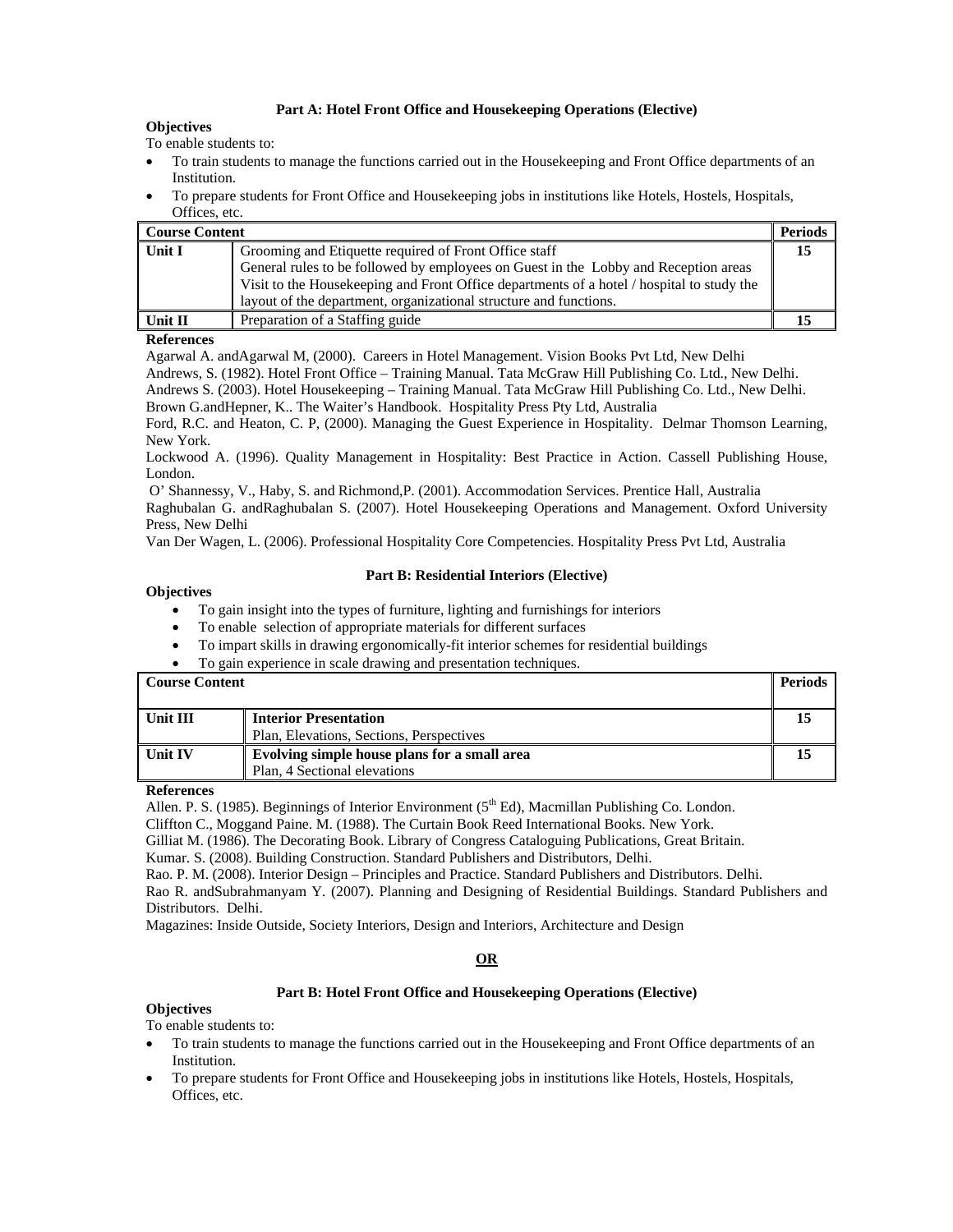| <b>Course Content</b> |                                                                                     | <b>Periods</b> |
|-----------------------|-------------------------------------------------------------------------------------|----------------|
| <b>Unit I</b>         | <b>Communication</b>                                                                |                |
|                       | On the telephone, With guests, Inter-departmental, Folios and FormatsSimulations of |                |
|                       | situation handling with                                                             |                |
|                       | Guests, Other departments.                                                          |                |
| Unit $\Pi$            | $1\frac{1}{2}$ weeks internship in the front office department of a hotel           |                |

Agarwal A. andAgarwal M, (2000). Careers in Hotel Management. Vision Books Pvt Ltd, New Delhi Andrews S. (2003). Hotel Housekeeping – Training Manual. Tata McGraw Hill Publishing Co. Ltd., New Delhi.

Andrews, S. (1982). Hotel Front Office – Training Manual. Tata McGraw Hill Publishing Co. Ltd., New Delhi. Brown G.andHepner, K.. The Waiter's Handbook. Hospitality Press Pty Ltd, Australia

Ford, R.C. and Heaton, C. P, (2000). Managing the Guest Experience in Hospitality. Delmar Thomson Learning, New York.

Lockwood A. (1996). Quality Management in Hospitality: Best Practice in Action. Cassell Publishing House, London.

Shannessy, V., Haby, S. and Richmond,P. (2001). Accommodation Services. Prentice Hall, Australia Raghubalan G. andRaghubalan S. (2007). Hotel Housekeeping Operations and Management. Oxford University Press, New Delhi

Van Der Wagen, L. (2006). Professional Hospitality Core Competencies. Hospitality Press Pvt Ltd, Australia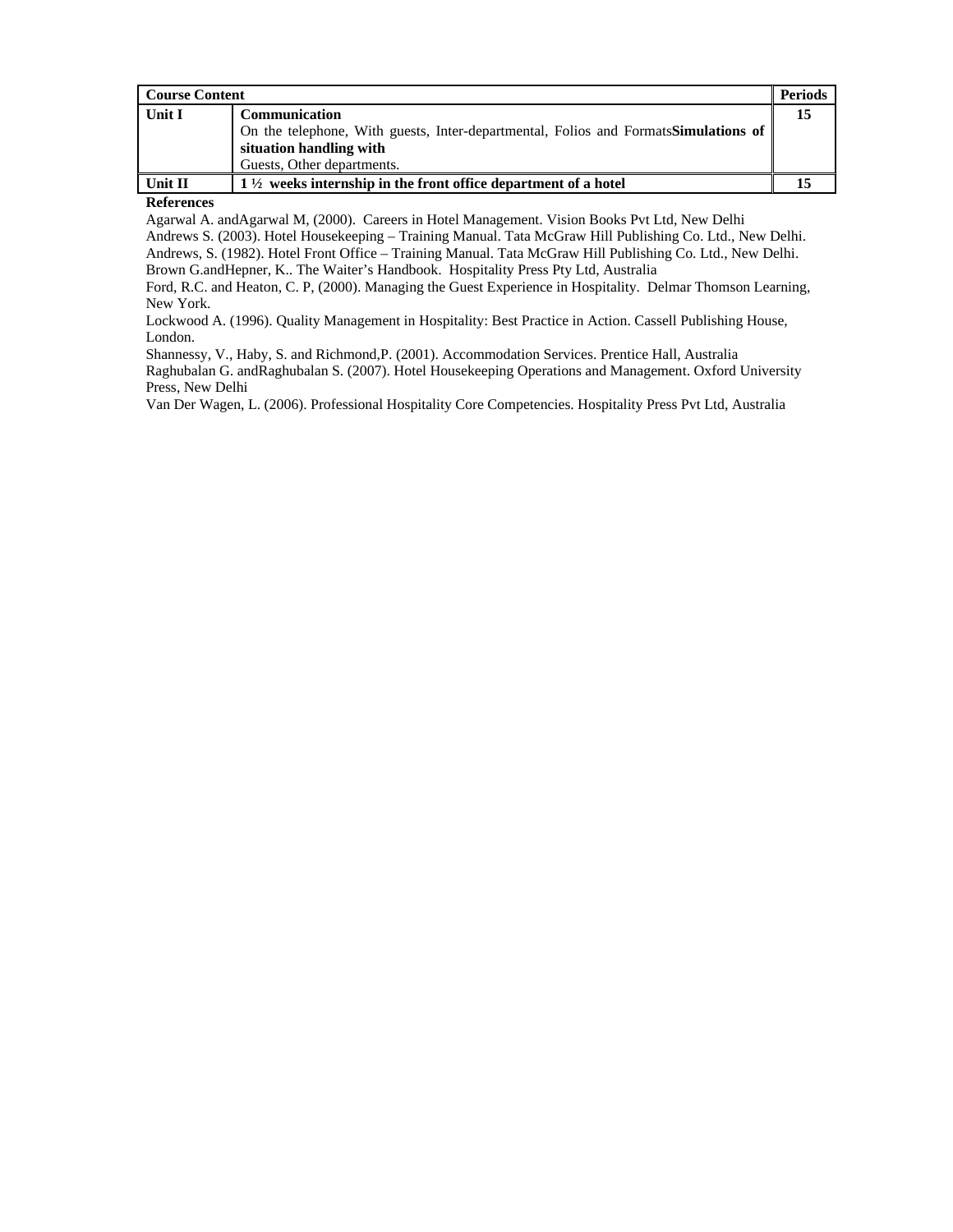| <b>Course Code</b> | <b>Title</b>                                                                  | <b>Internal</b><br><b>Assessment</b><br><b>Marks</b> | <b>Semester End</b><br><b>Examination</b> | <b>Total</b><br>marks | <b>Periods</b><br>/week | <b>Credits</b> |
|--------------------|-------------------------------------------------------------------------------|------------------------------------------------------|-------------------------------------------|-----------------------|-------------------------|----------------|
| USHSIV601          | <b>Residential Interior</b><br>Design                                         | 40                                                   | 60                                        | 100                   | 3                       | $\overline{2}$ |
| USHSIV602          | Hotel Front Office and<br>Housekeeping Operations                             | 40                                                   | 60                                        | 100                   | 3                       | $\overline{2}$ |
| USHSIV603          | <b>Marketing Management</b><br>and Entrepreneurship                           | 40                                                   | 60                                        | 100                   | 3                       | $\overline{2}$ |
| USHSIV604          | Introduction to<br>Ergonomics                                                 | 40                                                   | 60                                        | 100                   | 3                       | $\overline{2}$ |
| USHSIV605          | Human Resource<br>Management                                                  | 40                                                   | 60                                        | 100                   | 3                       | $\overline{2}$ |
|                    | Part A: Household<br>Appliances                                               | 30                                                   | 45                                        | 75                    | 3                       | $\overline{2}$ |
| USHSIV606          | Part B: Extension<br><b>Education</b> and<br>Communication for<br>Development | 30                                                   | 45                                        | 75                    | 3                       | $\overline{2}$ |
| USHSIVP601         | <b>Community Service</b>                                                      |                                                      | 50                                        | 50                    | $\overline{2}$          | $\overline{2}$ |
| USHSIVP602         | Part A:Residential<br>Interiors/Hotel Front<br>Office and Housekeeping        |                                                      | 50                                        | 50                    | $\overline{2}$          | $\overline{2}$ |
|                    | Part B: Residential<br>Interiors/Hotel Front<br>Office and Housekeeping       |                                                      | 50                                        | 50                    | $\overline{2}$          | $\overline{2}$ |
|                    |                                                                               |                                                      |                                           | 800                   | 27                      | 20             |

# **T.Y. B. Sc. (HOME SCIENCE) SEMESTER VI BRANCH IV: COMMUNITY RESOURCE MANAGEMENT**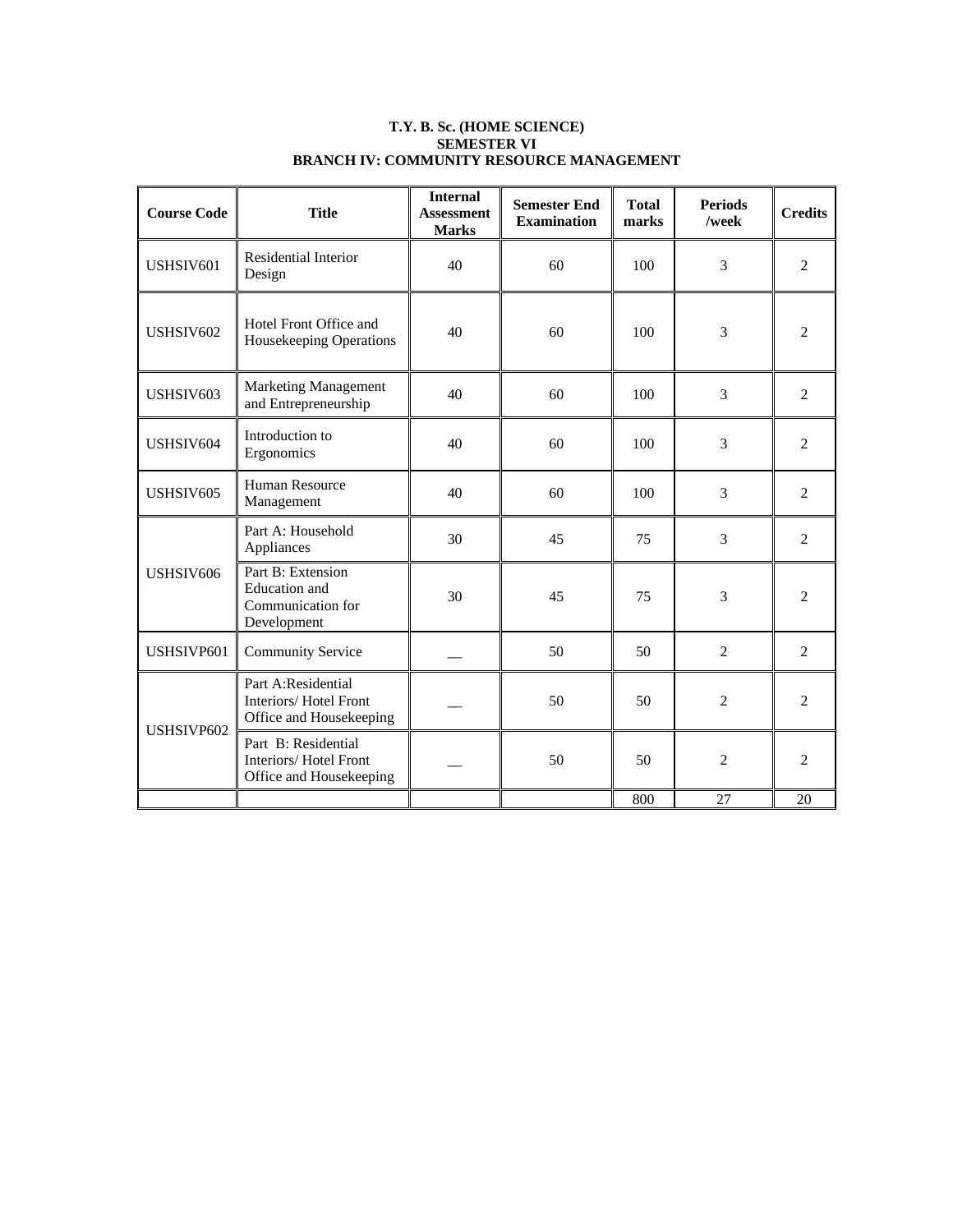| <b>Course Code</b> | <b>Title</b>                       | Periods/<br>week | <b>Marks</b> | Credits |
|--------------------|------------------------------------|------------------|--------------|---------|
| USHSIV601          | <b>Residential Interior Design</b> |                  | 100          |         |

- To familiarize students to various surface finishes used in interiors.
- To enable students to select appropriate materials for different surfaces
- To get an insight of the professional aspects of Interior Design.
- To be aware of the various household services

| <b>Course Content</b> |                                                                                   | <b>Periods</b> |
|-----------------------|-----------------------------------------------------------------------------------|----------------|
| Unit I                | <b>Financial Considerations in Housing</b>                                        | 15             |
|                       | Factors affecting the cost of a house, Purchase of a plot for House and Apartment |                |
|                       | Construction, Housing decisions, Ownership Vs. Rental, Ready Accommodation        |                |
|                       | Vs. Construction, Finance: Loans, Mortgages, Self-finance institutions, agencies  |                |
|                       | offering finance                                                                  |                |
|                       | <b>Residential Lighting</b>                                                       |                |
|                       | Natural and Artificial lighting                                                   |                |
| Unit II               | <b>Interior Finishes, Furnishings and Accessories</b>                             | 15             |
|                       | Ceiling, Walls, Doors and Windows, Flooring, Furniture, Accessories               |                |
| <b>Unit III</b>       | <b>Residential Services</b>                                                       | 15             |
|                       | Electricity, Plumbing, Sewerage, Environmental considerations                     |                |
|                       | <b>Interior Design - Professional Aspects</b>                                     |                |
|                       | Setting up a Professional Practice, Estimatesand Tenders, Building Rules and      |                |
|                       | Regulations, Interior Design terminology used in practice                         |                |

### **References**

Allen, P. S. (1985). Beginnings of Interior Environment (5<sup>th</sup>ed). Macmillan Publishing Co. London.

Clifton. C., Moggand Paine M. (1988). The Curtain Book. Reed International books. New York.

Craig. H. T. (1987). Homes with Character. Glencoe Publishing Co. Inc. U.S.A.

Faulkner, S. (1975). Inside Today's Home. CBS College Publishing. New York

Gilliat M. (1986). The Decorating Book. Library of Congress Cataloguing Publications, Great Britain.

Kumar, S. (2008). Building Construction. Standard Publishers and Distributors, Delhi.

Rao, R. andSubrahmanyam, Y. (2007). Planning and Designing of Residential Buildings. Standard Publishers and Distributors. Delhi.

Rao. P. M. (2008). Interior Design – Principles and Practice. Standard Publishers and Distributors, Delhi.

| Course Code | Title                                                      | <b>Periods/week   Marks   Credits</b> |     |  |
|-------------|------------------------------------------------------------|---------------------------------------|-----|--|
|             | USHSIV601   Hotel Front Office and Housekeeping Operations |                                       | 100 |  |

### **Objectives**

To enable students to:

• understand the managerial aspects of Hotel Housekeeping and Front Office

• describe, analyze and evaluate the roles and functions of Hotel Housekeeping and Front Office

• gain knowledge of personal attitudes, characteristics, and work practices essential in Reception operations

| <b>Course Content</b> |                                                                                       | <b>Periods</b> |  |
|-----------------------|---------------------------------------------------------------------------------------|----------------|--|
| Unit I                | <b>Housekeeping Department</b>                                                        | 15             |  |
|                       | Organization, Job Description and Job Specifications, Inter Departmental              |                |  |
|                       | Communication and Coordination, Staffing Guides, Schedules and Shifts, Areas of       |                |  |
|                       | Responsibility, Managing Housekeeping Requests                                        |                |  |
|                       | <b>Laundry, Linen and Uniform Room</b>                                                |                |  |
|                       | Planning OPL, Layout of the linen room, Organization, Flow of linen, Linen treatment, |                |  |
|                       | Machines and Equipment in OPL                                                         |                |  |
|                       | <b>Managing Inventories</b>                                                           |                |  |
|                       | Par level - Uniforms, Linen, Guest loan items, Cleaning supplies, Guest supplies      |                |  |
| Unit II               | <b>Cleaning Equipment and Chemicals</b>                                               | 15             |  |
|                       | Types of Equipment, Factors affecting choice of cleaning equipment and detergents,    |                |  |
|                       | Maintaining and storing equipment andchemicals, safety precautions in their use,      |                |  |
|                       | potential hazards                                                                     |                |  |
|                       | <b>Guestroom Cleaning</b>                                                             |                |  |
|                       | Preparing Rooms for Guests, Making Beds, Cleaning Techniques and Procedures, Guest    |                |  |
|                       | Supplies and Amenities                                                                |                |  |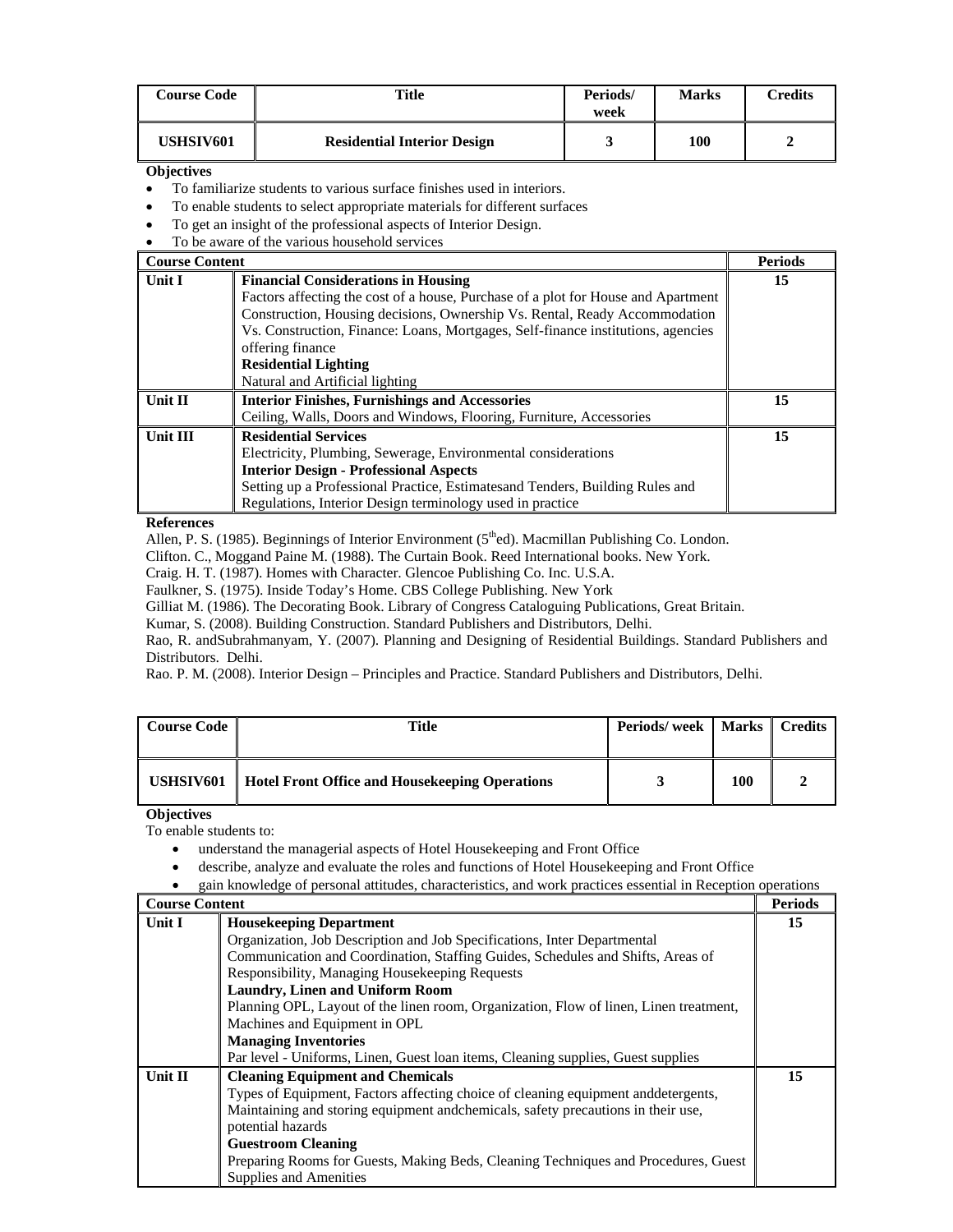|          | <b>Public Area Cleaning</b><br>Importance, Cleaning Public Areas, Managing Suspicious or Unusual Behaviour,<br>Handling Special Requests and Projects                                                                                                                                                                                                                                                                                                                                                                                                    |    |
|----------|----------------------------------------------------------------------------------------------------------------------------------------------------------------------------------------------------------------------------------------------------------------------------------------------------------------------------------------------------------------------------------------------------------------------------------------------------------------------------------------------------------------------------------------------------------|----|
| Unit III | <b>Housekeeping Concerns</b><br>Cost Control: Budget Process, Types of Budget: Capital and Operating, Contract v/s. In-<br>house Cleaning, Other Housekeeping Practices: First Aid, Pest Control<br><b>ConflictSituations</b><br>Definition, Types of Conflict, Resolving Conflicts, Responding to Customer Complaints<br>Turning Complaints into Opportunities.<br><b>Safetyand Security</b><br>Areas of Responsibility, Security Equipment, Surveillance (CCTV), Guestroom Security<br>Key Control and Lost and Found Procedures, Emergency Management | 15 |
|          | <b>Environmental Concerns</b><br>Energy Conservation, Water Conservation, Waste Management, Environment friendly<br>concepts used in Hotels, Ecotel Certifications                                                                                                                                                                                                                                                                                                                                                                                       |    |

Agarwal. A. andAgarwal. M. (2000). Careers in Hotel Management. Vision Books Pvt. Ltd, New Delhi.

Alan. T. S. andWortman. J. F. (2006). Hotel and Lodging Management – An Introduction. John Wiley and Sons. New Jersey.

Andrews. S. (1982). Hotel Front Office – Training manual. Tata McGraw Hill Publishing Co. Ltd. New Delhi.

Andrews. S. (2003). Hotel Housekeeping – Training manual. Tata McGraw Hill Publishing Co. Ltd. New Delhi.

Branson J. and Lennox M. (1992). Hotel, Hostel and Hospital Housekeeping. Hodderand Stoughton Educational Press, Great Britain.

Brown G. andHepner. K. (1996). The Waiter's Handbook. Hospitality Press Pty Ltd, Australia

Casado. M. A. (2000). Housekeeping Management. John Wiley. New York.

Ford. R. C. and Heaton. C. P. (2000). Managing the Guest Experience in Hospitality. Delmar Thomson Learning. New York.

Hurst. R. (1983). Housekeeping Management for Hotels and Residential Establishments. Heinemann, London. O' Shannessy. V andHaby. S. Richmond (2001). Accommodation Services. Prentice Hall, Australia

Raghubalan. G. andRaghubalan. S. (2007). Hotel Housekeeping Operations and Management. Oxford University Press. New Delhi

Walker. J. R. (2005). Introduction to Hospitality Management. Pearson Education Pvt. Ltd, Delhi.

| <b>Course Code</b> | <b>Title</b>                                     | Periods/<br>week | <b>Marks</b> | Credits |
|--------------------|--------------------------------------------------|------------------|--------------|---------|
| USHSIV602          | <b>Marketing Management and Entrepreneurship</b> |                  | 100          |         |

#### **Objectives:**

To acquire knowledge and skills for entrepreneurship

- To understand and learn the basics of finance and accountancy.
- To enable students to make an effective business plan

| .Course Content |                                                                                                                                                                                                                                                                                                                                                                                                                               | <b>Periods</b> |
|-----------------|-------------------------------------------------------------------------------------------------------------------------------------------------------------------------------------------------------------------------------------------------------------------------------------------------------------------------------------------------------------------------------------------------------------------------------|----------------|
| Unit I          | <b>Entrepreneur, Intrapreneur and Entrepreneurship</b><br>Definition, Concept, Characteristic Features, Entrepreneurial Skills.<br><b>Classification of Entrepreneurs</b>                                                                                                                                                                                                                                                     |                |
| Unit $\Pi$      | <b>Project Formulation and Feasibility Analysis</b><br>Stages of Project Formulation, Project Selection, Project Evaluation,<br>Guidelines for Project Formulation, Standards and Systems of Evaluation<br>(HACCP, ISO), Identifying a Business Opportunity<br><b>Business Planning</b><br>Importance of a Business Plan, Purpose of a Plan, Creating an effective Plan,<br>Business Acquisition, Franchising and Outsourcing | $15^\circ$     |
| Unit III        | <b>Financial Requirements</b><br>Fixed Capital and Working Capital, Sources of Finance, Record keeping and<br>Accountancy<br><b>Legal, Ethical and Social Issues</b><br>Role of the Government as a regulator, Inspection, Licenses, Provider of<br>Public Goods, Provider of Social programs and as a Redistributor of Income                                                                                                | 15             |

#### **References**

Amarchand. D. (1979). Introduction to Marketing, Vikas Publishing House. New Delhi.

Bhatia. R.C. (2003). Marketing, Communication and Advertising Galgotia Publishing Co. New Delhi. Green. C. (2004). Entrepreneurship Ideas in Action. South Western Educational Publishing Pvt. Australia. Kale. N.G. (1998). Principles and Practice of Marketing. VipulPrakashan, Mumbai.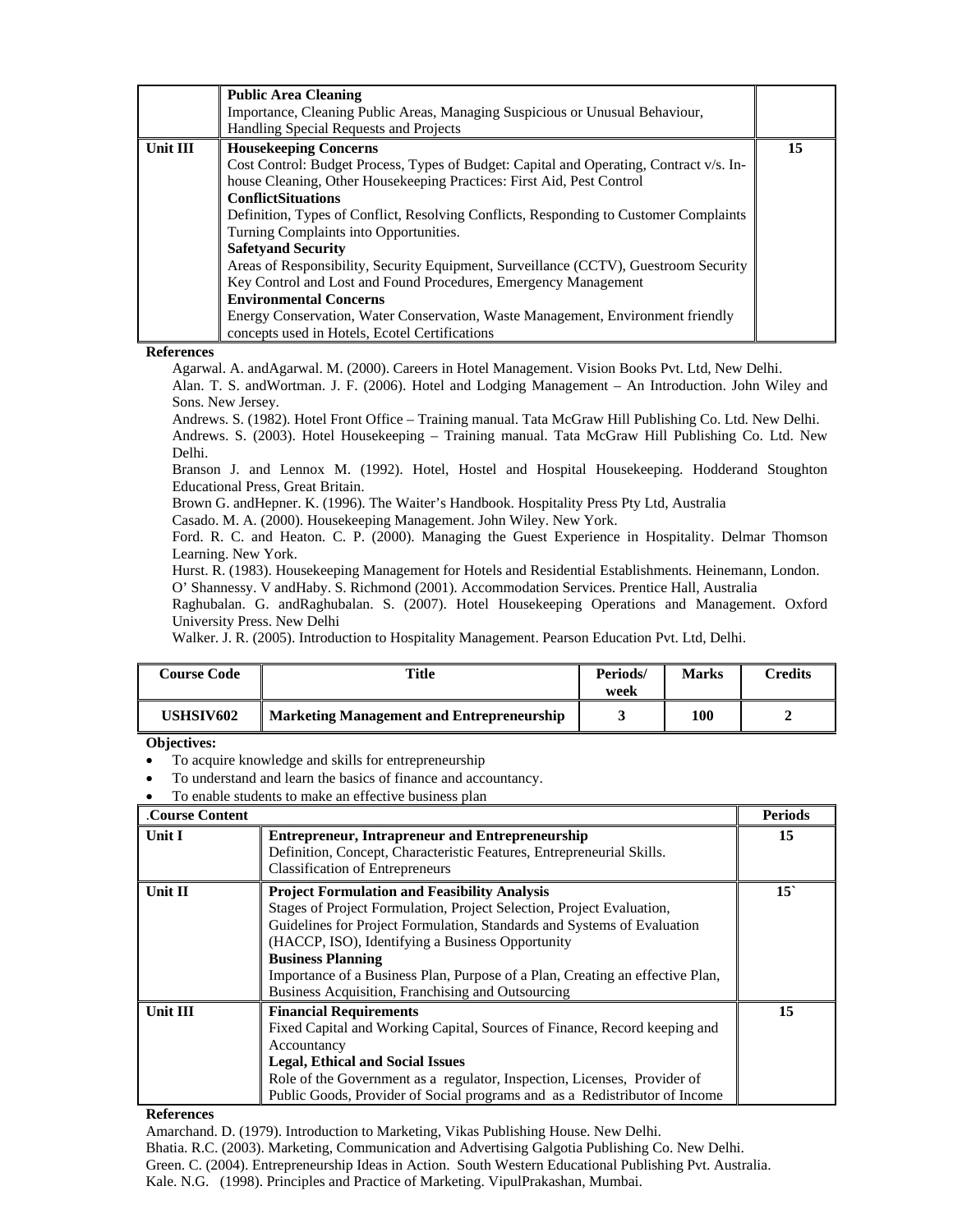Kale. N.G. and Ahmed. M. (1997). Marketing Management (3<sup>rd</sup> ed.) VipulPrakashan. Mumbai.

Kale. N.G. (1998). Fundamentals of Marketing and Finance. ManishaPrakashan, Mumbai.

Kotler. P. (1980). Marketing Management-Analysis, Planning, Implementation and Control. Prentice Hall of India Pvt. Ltd. New Delhi.

Murthy, B. N. (1989). Entrepreneurship in Small Towns Mittal Publications. Delhi.

Stern. L.W. (1996). Marketing Channels. Prentice Hall of India Pvt. Ltd. New Delhi.

Swarajyalakshmi. (1998). Development of Women Entrepreneurship in India. Problems and Prospects.

Discovering Publishing House. New Delhi

| <b>Course Code</b> | Title                             | Periods/<br>week | <b>Marks</b> | Credits |
|--------------------|-----------------------------------|------------------|--------------|---------|
| USHSIV603          | <b>Introduction to Ergonomics</b> |                  | 100          |         |

# **Objectives**

• To introduce students to the concept and essential components of Ergonomics.

• To provide students with ergonomic applications in home, office and industry.

| <b>Course content</b> |                                                                        | <b>Periods</b> |
|-----------------------|------------------------------------------------------------------------|----------------|
| Unit I                | <b>Physiological Aspects of Work</b>                                   | 15             |
|                       | Muscular Work, Work Efficiency, Measurement of the Human Cost of Work, |                |
|                       | Sources of energy                                                      |                |
| Unit II               | <b>Environmental Factors</b>                                           | 15             |
|                       | Illumination, Noise and Vibration                                      |                |
|                       | Chemical Hazards, Biological Hazards                                   |                |
|                       | <b>Indoor Climate, Heat Stress</b>                                     |                |
|                       | Cold Stress, Ventilation                                               |                |
|                       | Creating a harmonious Work Environment                                 |                |
|                       | Effect on Health with applications in Home, Office and Industry        |                |
| Unit III              | <b>Applied Ergonomics</b>                                              | 15             |
|                       | <b>Ergonomics in the Home</b>                                          |                |
|                       | Equipment                                                              |                |
|                       | Interior Design                                                        |                |
|                       | Kitchen, Bathroom, Bedroom, Furniture                                  |                |
|                       | <b>Ergonomics in the Workspace</b>                                     |                |
|                       | Office Desk and Chair                                                  |                |
|                       | <b>Visual Demands</b>                                                  |                |
|                       | Design of Screen-based Jobs                                            |                |

# **References**

Bridger. R.S. (2003). Introduction to Ergonomics. Taylor and Francis Ltd. Great Britain.

Chauhan. M. K. (2002). Ergonomics Practical Manual. SVT College of Home Science, Mumbai.

Dalela S. andSaurabh. (1987). Textbook of Work Study and Ergonomics. (4th ed). Standard Publishers. Delhi. Gandotia. V., Oberoi K. and Sharma. P. (2005). Essentials of Ergonomics, Dominant Publishers and Distributors. New Delhi.

Kong. S. and Johnson. S. (2000). Work Design: Industrial Ergonomics, Holcomb Hathway. Arizona. Kroemer. K.H.E andGrandjean E. (1997). Fitting the Task to the Human: A Textbook of occupational Ergonomics Taylor and Francis Ltd. London.

Pheasant. S. (1996). Bodyspace: Anthropometry, Ergonomics and the Design of Work (2<sup>nd</sup> ed.). Taylor and Francis Ltd. London.

Stanton. N., Hedge. A., Brookhirs K. and Sales. E. (2005). Handbook of Human Factors and Ergonomics, CRC Press. Florida.

WeerdmasterDul Jam. B. (2001). Ergonomics for Beginners: A Quick Reference Guide. Taylor and Francis Ltd. London

Wilson J. R. and Corbett E. N. (1995). Evaluation of Human Task: A Practical Ergonomics Methodology. (2<sup>nd</sup> ed.) Taylor and Francis (Ltd). London.

| <b>Course Code</b> | Title                            | Periods/<br>week | <b>Marks</b> | Credits |
|--------------------|----------------------------------|------------------|--------------|---------|
| <b>USHSIV604</b>   | <b>Human Resource Management</b> |                  | 100          |         |

#### **Objectives**

To provide the students with an:

- overview of the basic concepts of Human Resource Management and its dimensions.
- awareness of the relevance of HRM in an Organization.
- exposure to case studies in HRM practice.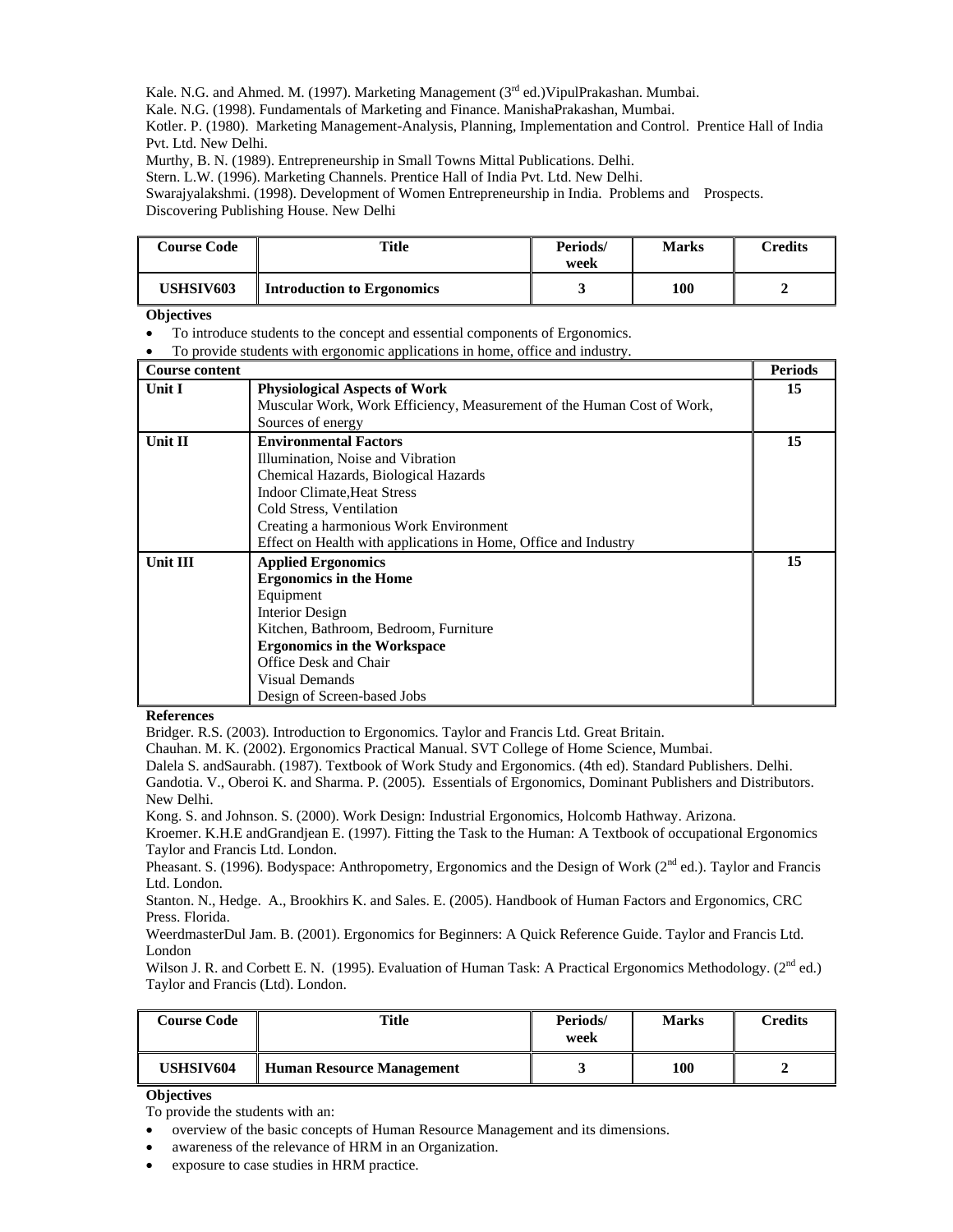| <b>Course content</b> |                                                                                        | <b>Periods</b> |
|-----------------------|----------------------------------------------------------------------------------------|----------------|
| Unit I                | <b>Compensation</b>                                                                    | 15             |
|                       | Wage and Incentive Payment, Fringe benefits                                            |                |
|                       | <b>Promotion Policies</b>                                                              |                |
|                       | Reasons for promotion, Benefits of promotion, Principles of a sound promotion policy,  |                |
|                       | Basis of promotion                                                                     |                |
| Unit II               | <b>Career Planning</b>                                                                 | 15             |
|                       | Meaning and steps in the career planning process, Job rotation and transfer: Meaning,  |                |
|                       | Benefits and Drawbacks of job rotation, purpose of job transfer, Principles of a sound |                |
|                       | transfer policy, Types and procedures of transfers, Role of an Organization in an      |                |
|                       | employee's career development.                                                         |                |
| <b>Unit III</b>       | <b>Grievance Management</b>                                                            | 15             |
|                       | Sources of conflict, Conflict management styles and strategies                         |                |
|                       | <b>Human Resource Audit</b>                                                            |                |
|                       | Meaning and objectives                                                                 |                |

Certo, S.C. (2003). Modern Management. Pearson Education (Singapore) PTE, Ltd. Delhi.

Kale, N.G., Latif, S.A. andMehtab, A. (1998) Management and Human Resource Development. ManishaPrakashan. Mumbai.

Kalyani, A.V., Iyer, S.N. andParanjape, V.D. (2001). Management and Human Resource Development. 4th ed. Himalaya Publishing House. Mumbai

Mathis, R.L. and Jackson, J.H. (2003) Human Resource Management 10th ed. Thomson/Southwestern. Australia. Rao, P.S. (1999) Essentials of Human Resource Management and Industrial Relations (Text, Cases and Games). 2nd ed. Himalaya Publishing House. Mumbai.

Satya, R.R. and Parthasathy, A. (2000).Management: Text and Cases. Prentice Hall of India Pvt. Ltd. New Delhi.

| <b>Course Code</b> | Title                       | Periods/<br>week | <b>Marks</b> | <b>Credits</b> |
|--------------------|-----------------------------|------------------|--------------|----------------|
| USHSIV605          | <b>Household Appliances</b> | 3                | 75           |                |

# **Objectives**

- To enable students to select and effectively use equipment
- To create an awareness of the working principles, construction, cost and care of various equipments available in the market.

| <b>Course content</b> |                                                                                                                             | <b>Periods</b> |
|-----------------------|-----------------------------------------------------------------------------------------------------------------------------|----------------|
| <b>Unit I</b>         | <b>Large Kitchen Appliances</b>                                                                                             | 15             |
|                       | Tandoors, Cooking Range, Conventional Oven, Microwave Oven,<br>Refrigerator, Freezer, Ventilation Equipment, Water Purifier |                |
| Unit II               |                                                                                                                             |                |
|                       | <b>Home Laundry And Cleaning Appliances</b>                                                                                 | 15             |
|                       | Iron, Washing Machine and Drier, Vacuum Cleaner, Floor Polisher,                                                            |                |
|                       | Dishwasher                                                                                                                  |                |
| <b>Unit III</b>       | <b>Heating and Cooling Appliances</b>                                                                                       | 15             |
|                       | Immersion water Heater, Electric Water Heaters, Air Conditioner, Air Cooler,                                                |                |
|                       | Air Filter, Electric Fan                                                                                                    |                |
|                       | <b>Personal Care Equipment</b>                                                                                              |                |
|                       |                                                                                                                             |                |

# **References**

Inman E. F. (1966). Equipment in the Home. Harper and Row Publishers, New York.

Payne J andTheis M. (2005). Introduction to Food Service. (10th Ed.). Pearson Education, Inc. New Jersey.

Peet. L. J. (1970). Household Equipment (6<sup>th</sup> ed.) John Wiley and Sons. New York.

Peet L. J. andThye. L. S. (1957). Household Equipment. (4<sup>th</sup> Ed.) John Wiley and Sons. New York.

Sethi M. andMalhan S. (1993) Catering Management- An Integrated Approach. Wiley Eastern Limited. New Delhi. Verghese .B. (1999). Professional Food and Beverage Service Management.MacmillanIndia Ltd. Bangalore. Zante. V. and Helen. J. (1964). Household Equipment. Prentice Hall. New York.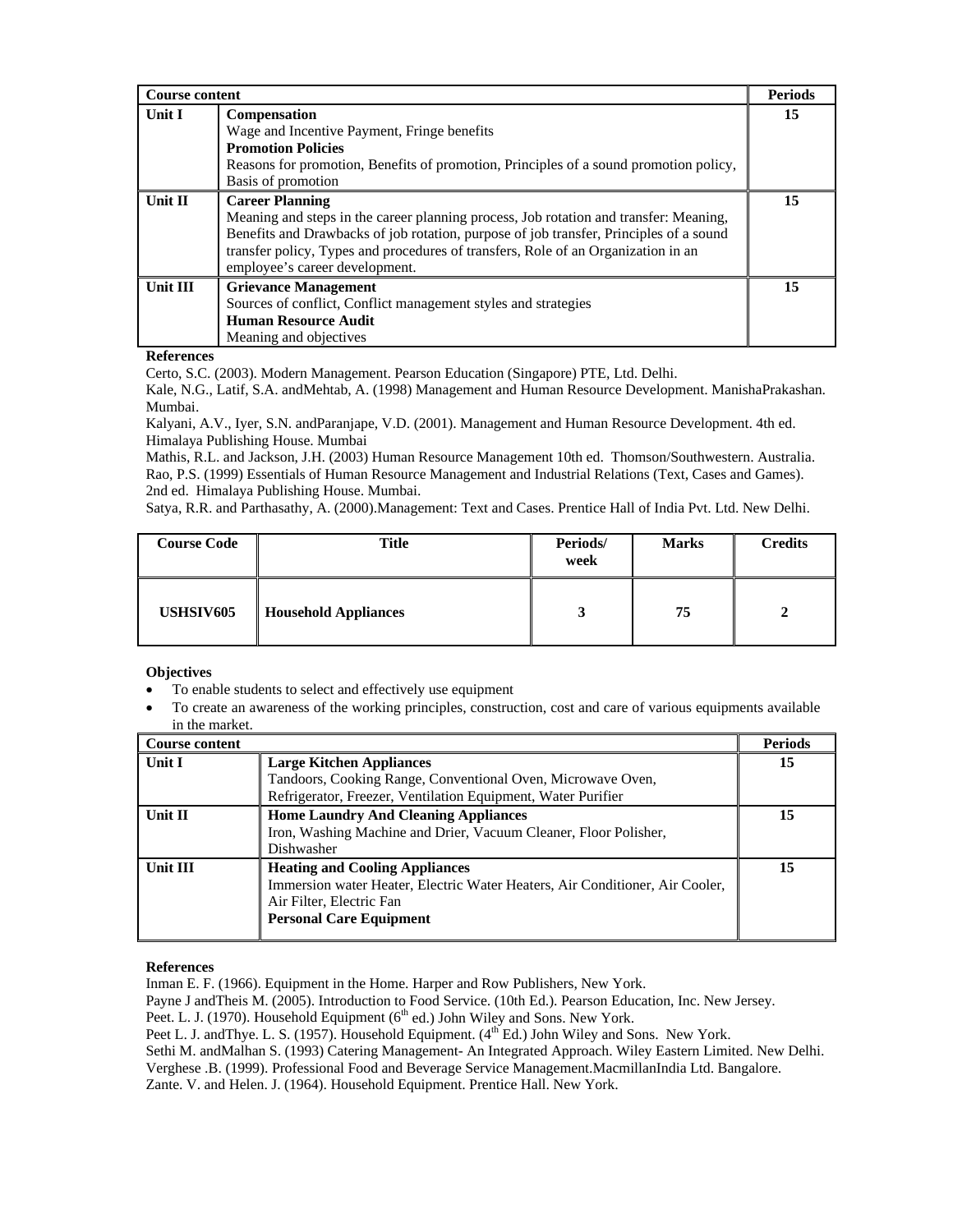| Course<br>Code | <b>Title</b>                                                           | Periods/<br>week | Marks | <b>Credits</b> |
|----------------|------------------------------------------------------------------------|------------------|-------|----------------|
| USHSIV606      | <b>Extension Education and Communication for</b><br><b>Development</b> |                  | 75    |                |

- To orient students to the need for Extension Education
- To facilitate the development of knowledge and skills in the preparation and use of various aids used in Extension Education.
- To enable students to understand how to plan for and implement a Community Development Programme.

| Course content |                                                                                        | <b>Periods</b> |
|----------------|----------------------------------------------------------------------------------------|----------------|
| Unit I         | <b>Extension Education</b>                                                             | 15             |
|                | Concepts, Principles, Aims, Role of an Extension Worker, Qualities of an Extension     |                |
|                | Worker, The Extension Worker as a Communicator                                         |                |
| l Unit II      | <b>Programme Planning and Organization</b>                                             | 15             |
|                | Components, Principles, Abilities needed by Planners, Developing a Plan of Work:       |                |
|                | Definition and Analysis of the concept, Elements of the Plan of Work                   |                |
| Unit III       | <b>Community Development Programme</b>                                                 | 15             |
|                | Meaning, Essential Elements, Objectives, Principles of Community Development, Types of |                |
|                | Community Development Programmes, Community Development Processes, Development         |                |
|                | and use of Organization Channels, Role of the Community Development Worker.            |                |

#### **References**

Chadha, P.C. andMoquemuddin, M. (1979). Audio – Visual Education (Art and Teaching Aids). Prakash Brothers. Ludhiana

Dahama, O.P. andBhatnagar, O.P. (1980). Education and Communication for Development. 2nd ed. Oxford and IBH Publishing Co. Pvt. Ltd. New Delhi.

NIPCCD, (2002) Nutrition and Health Education Source Book. New Delhi

Shah, A. and Joshi, U. (1992). Puppetry and Folk Dramas for Non-formal Education. Sterling Publishers Pvt. Ltd. New Delhi.

Supe, S.V. (1983). An Introduction to Extension Education. Oxford and IBH Publishing Co. Pvt. Ltd. New Delhi. Waghmare S. andWaghmare V. (1989) Teaching Extension Education, 2nd Ed. Metropolitan. New Delhi.

| Course Code | Title                    | Periods/week | <b>Marks</b> | <b>Credits</b> |
|-------------|--------------------------|--------------|--------------|----------------|
| USHSIVP601  | <b>Community Service</b> |              | 50           |                |

# **Objectives**

To provide students with:

- basic skills in the preparation and use of audiovisual aids
- an exposure to different community settings and enable students to render service in these settings using various aids.

| Course content |                                                                 | <b>Periods</b> |
|----------------|-----------------------------------------------------------------|----------------|
| Unit I         | Outreach Programme in the community making use of various aids. |                |
| Unit II        | A minor Project / Survey in the community set-up.               |                |

#### **References**

Chadha, P.C. and Moquemuddin, M. (1979). Audio – Visual Education (Art and Teaching Aids). Prakash Brothers. Ludhiana

Dahama, O. P.and Bhatnagar, O.P. (1980). Education and Communication for Development. 2nd Ed. Oxford and IBH Publishing Co. Pvt. Ltd. New Delhi.

NIPCCD, (2002) Nutrition and Health Education Source Book. New Delhi.

Shah, A. and Joshi, U. (1992). Puppetry and Folk Dramas for Non-formal Education. Sterling Publishers Pvt. Ltd. New Delhi.

Supe, S.V. (1983). An Introduction to Extension Education. Oxford and IBH Publishing Co. Pvt. Ltd. New Delhi. Waghmare S. and Waghmare V. (1989) Teaching Extension Education, 2nd ed. Metropolitan. New Delhi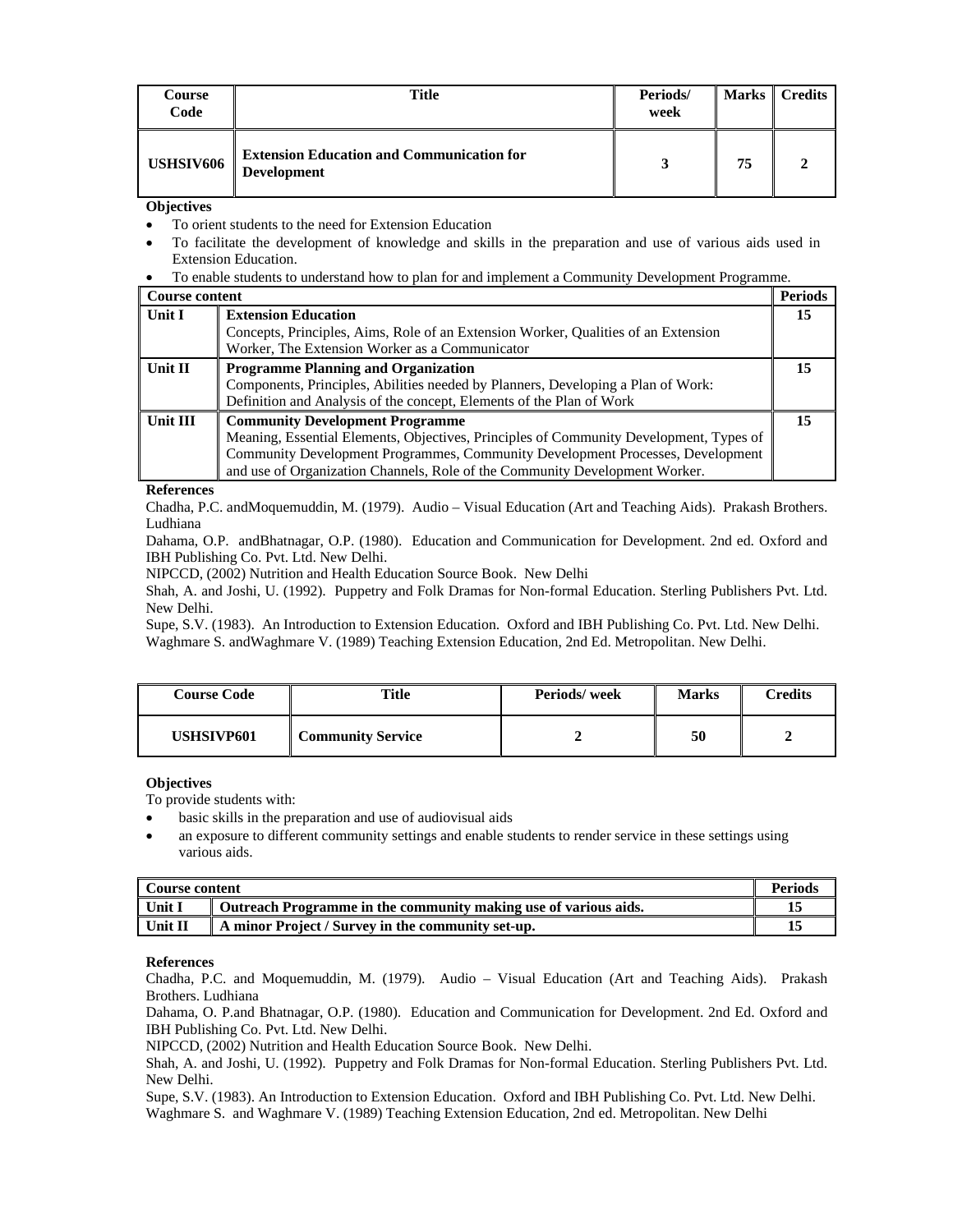| <b>Course Code</b> | <b>Title</b>                                                                             | Periods/<br>week | <b>Marks</b> | <b>Credits</b> |
|--------------------|------------------------------------------------------------------------------------------|------------------|--------------|----------------|
| USHSIVP602         | <b>Part A: Residential Interiors</b><br>OR<br><b>Hotel Front Office and Housekeeping</b> | 2                | 50           |                |
|                    | <b>Part B: Residential Interiors</b><br>OR<br><b>Hotel Front Office and Housekeeping</b> | 2                | 50           |                |

# **Part A: Residential Interiors (Elective)**

# **Objectives**

- To gain insight into the types of furniture, lighting and furnishings for interiors
- To enable selection of appropriate materials for different surfaces
- To impart skills in drawing ergonomically-fit interior schemes for residential buildings
- To gain experience in scale drawing and presentation techniques.

| <b>Course Content</b> |                                                                           | <b>Periods</b> |
|-----------------------|---------------------------------------------------------------------------|----------------|
| Unit I                | <b>Furniture Designs for various areas:</b>                               | 15             |
|                       | Living room, Drawing-cum-dining room, Master bedroom, Children's bedroom, |                |
|                       | Guest bedroom, Kitchen, Bathroom, Toilet                                  |                |
|                       | <b>Site Visits</b>                                                        |                |
|                       | Site visits to observe Planning and Implementation of Services            |                |
| Unit II               | <b>Presentation Techniques</b>                                            | 15             |
|                       | Rendering, Model Making                                                   |                |

#### **References**

Allen. P. S. (1985). Beginnings of Interior Environment (5<sup>th</sup> Ed), Macmillan Publishing Co. London.

Cliffton C., Moggand Paine. M. (1988). The Curtain Book Reed International Books. New York.

Gilliat M. (1986). The Decorating Book. Library of Congress Cataloguing Publications, Great Britain.

Kumar. S. (2008). Building Construction. Standard Publishers and Distributors, Delhi.

Rao. P. M. (2008). Interior Design – Principles and Practice. Standard Publishers and Distributors. Delhi.

Rao R. andSubrahmanyam Y. (2007). Planning and Designing of Residential Buildings. Standard Publishers and Distributors. Delhi.

Magazines: Inside Outside, Society Interiors, Design and Interiors, Architecture and Design

# **OR**

# **Part A: Hotel Front Office and Housekeeping (Elective)**

**Objectives** 

To enable students to:

- understand the managerial aspects of Hotel Housekeeping and Front Office
- describe, analyze and evaluate the roles and functions of Hotel Housekeeping and Front Office
- gain knowledge of personal attitudes, characteristics, and work practices essential in Housekeeping operations

| <b>Course Content</b> |                                                                                       | <b>Periods</b> |
|-----------------------|---------------------------------------------------------------------------------------|----------------|
| Unit I                | Grooming and Etiquette required of House keeping staff                                | 15             |
|                       | General rules to be followed by employees on Guest floors                             |                |
|                       | Preparation of a Staffing guide                                                       |                |
|                       | Survey of the various Cleaning Agents and Cleaning Equipment available in the market  |                |
|                       | An assignment on Housekeeping contract firms to understand the kinds of services they |                |
|                       | provide.                                                                              |                |
| <b>Unit II</b>        | Daily cleaning of a Guestroom                                                         | 15             |
|                       | Bed making, Turn-down Service, Second Service, Procedure for cleaning a Guest         |                |
|                       | <b>Bathroom</b>                                                                       |                |
|                       | <b>Cleaning of Public areas</b>                                                       |                |
|                       | <b>Cleaning of various Materials: metals, glass, wood</b>                             |                |

### **References**

Agarwal A. andAgarwal M, (2000). Careers in Hotel Management. Vision Books Pvt Ltd, New Delhi Andrews, S. (1982). Hotel Front Office – Training Manual. Tata McGraw Hill Publishing Co. Ltd., New Delhi. Andrews S. (2003). Hotel Housekeeping – Training Manual. Tata McGraw Hill Publishing Co. Ltd., New Delhi. Brown G.andHepner, K.. The Waiter's Handbook. Hospitality Press Pty Ltd, Australia

Ford, R.C. and Heaton, C. P, (2000). Managing the Guest Experience in Hospitality. Delmar Thomson Learning, New York.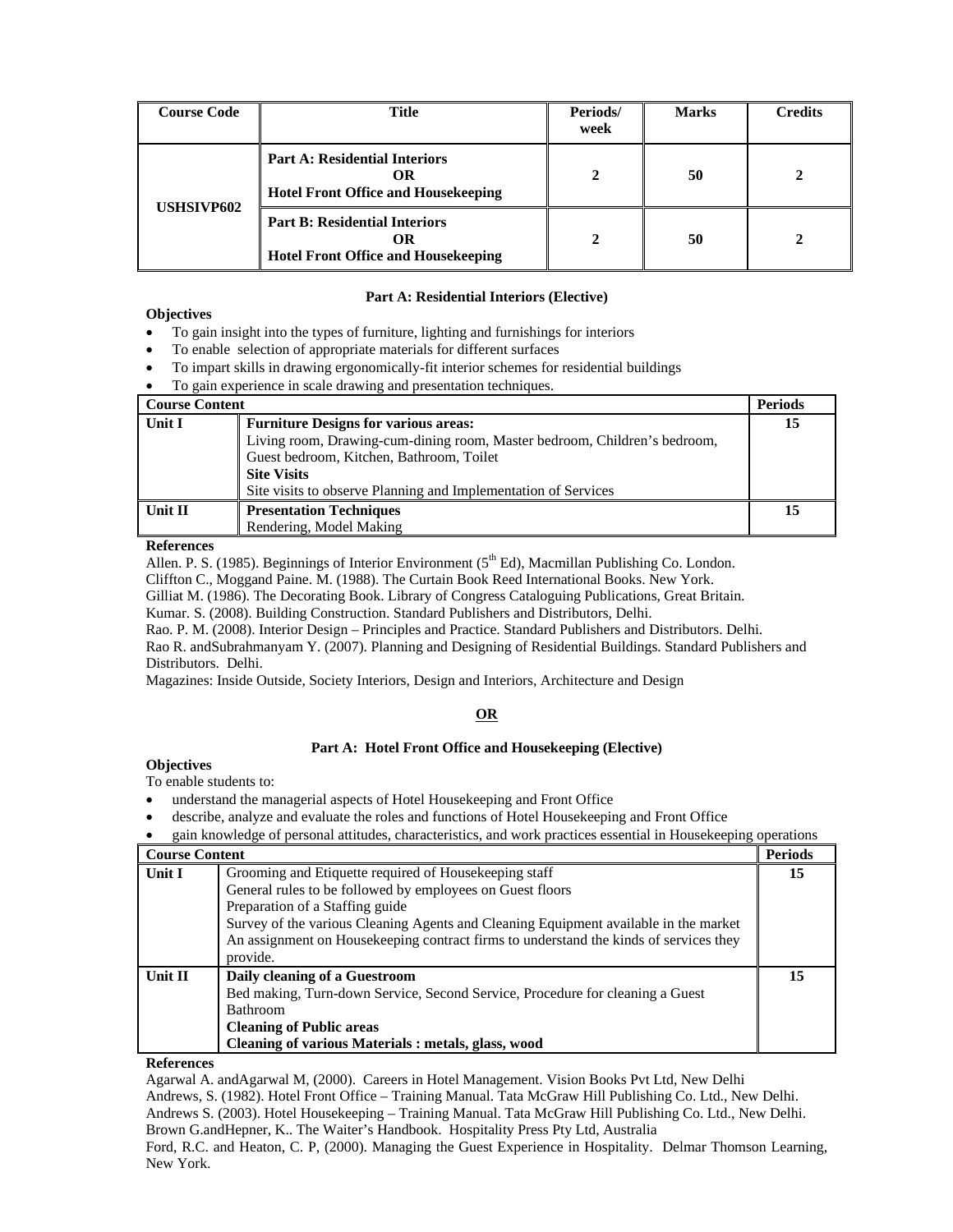Lockwood A. (1996). Quality Management in Hospitality: Best Practice in Action. Cassell Publishing House, London.

O' Shannessy, V., Haby, S. and Richmond,P. (2001). Accommodation Services. Prentice Hall, Australia

Raghubalan G. andRaghubalan S. (2007). Hotel Housekeeping Operations and Management. Oxford University Press, New Delhi

Van Der Wagen, L. (2006). Professional Hospitality Core Competencies. Hospitality Press Pvt Ltd, Australia

### **Part B: Residential Interiors (Elective)**

### **Objectives**

- To gain insight into the types of furniture, lighting and furnishings for interiors
- To enable selection of appropriate materials for different surfaces
- To impart skills in drawing ergonomically-fit interior schemes for residential buildings
- To gain experience in scale drawing and presentation techniques.

| <b>Course Content</b> |                                                                         | <b>Periods</b> |
|-----------------------|-------------------------------------------------------------------------|----------------|
| Unit I                | Planning Furniture Layout: Working out design and decoration plans with | 15             |
|                       | sectional elevations for:                                               |                |
|                       | Studio Apartment, 1 BHK Apartment                                       |                |
|                       | <b>Exposure to Finishing Material</b>                                   |                |
|                       | Market Survey, Preparation of Scrap book.                               |                |
| <b>Unit II</b>        | Planning Furniture Layout: Working out design and decoration plans with |                |
|                       | sectional elevations for                                                |                |
|                       | 3 BHK Apartment                                                         |                |

#### **References**

Allen. P. S. (1985). Beginnings of Interior Environment ( $5<sup>th</sup> Ed$ ), Macmillan Publishing Co. London.

Cliffton C., Moggand Paine. M. (1988). The Curtain Book Reed International Books. New York.

Gilliat M. (1986). The Decorating Book. Library of Congress Cataloguing Publications, Great Britain.

Kumar. S. (2008). Building Construction. Standard Publishers and Distributors, Delhi.

Rao. P. M. (2008). Interior Design – Principles and Practice. Standard Publishers and Distributors. Delhi.

Rao R. andSubrahmanyam Y. (2007). Planning and Designing of Residential Buildings. Standard Publishers and Distributors. Delhi.

Magazines: Inside Outside, Society Interiors, Design and Interiors, Architecture and Design

# **OR**

#### **Part B: Hotel Front Office and Housekeeping (Elective)**

# **Objectives**

To enable students to:

- understand the managerial aspects of Hotel Housekeeping and Front Office
- describe, analyze and evaluate the roles and functions of Hotel Housekeeping and Front Office
- gain knowledge of personal attitudes, characteristics, and work practices essential in Housekeeping operations

| Course Content |                                                                                                                   | <b>Periods</b> |
|----------------|-------------------------------------------------------------------------------------------------------------------|----------------|
| Unit I         | <b>Simple Flower Arrangements</b><br>  Stain Removal<br>An exposure to simple First Aid measures.                 |                |
| Unit II        | $1\frac{1}{2}$ weeks internship in the Hotel Housekeeping Department or in a Housekeeping<br><b>Contract Firm</b> |                |

#### **References**

Agarwal A. andAgarwal M, (2000). Careers in Hotel Management. Vision Books Pvt Ltd, New Delhi

Andrews, S. (1982). Hotel Front Office – Training Manual. Tata McGraw Hill Publishing Co. Ltd., New Delhi. Andrews S. (2003). Hotel Housekeeping – Training Manual. Tata McGraw Hill Publishing Co. Ltd., New Delhi.

Brown G.andHepner, K.. The Waiter's Handbook. Hospitality Press Pty Ltd, Australia

Ford, R.C. and Heaton, C. P, (2000). Managing the Guest Experience in Hospitality. Delmar Thomson Learning, New York.

Lockwood A. (1996). Quality Management in Hospitality: Best Practice in Action. Cassell Publishing House, London.

 O' Shannessy, V., Haby, S. and Richmond, P. (2001). Accommodation Services. Prentice Hall, Australia Raghubalan G. andRaghubalan S. (2007). Hotel Housekeeping Operations and Management. Oxford University Press, New Delhi

Van Der Wagen, L. (2006). Professional Hospitality Core Competencies. Hospitality Press Pvt Ltd, Australia